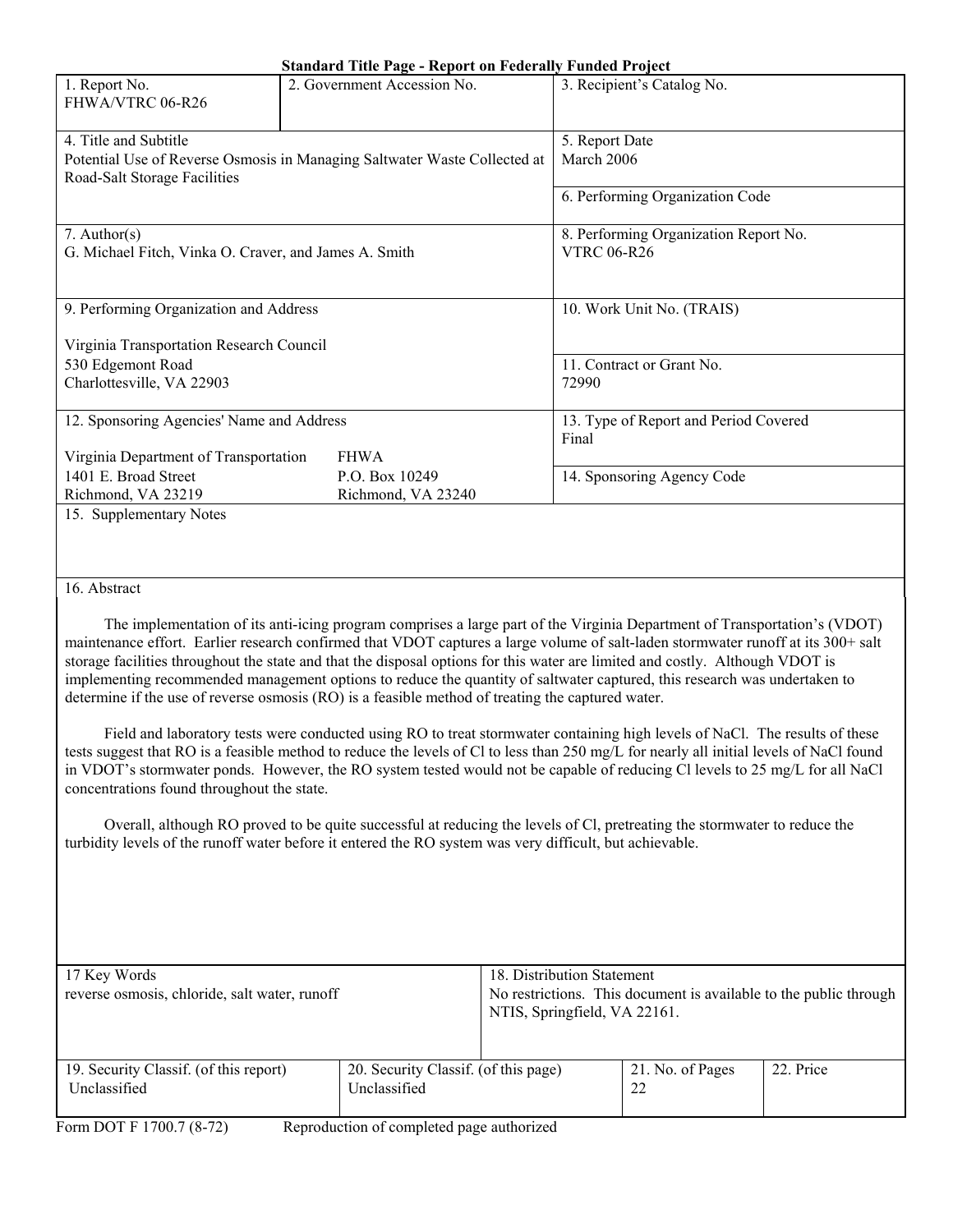### **FINAL REPORT**

# **POTENTIAL USE OF REVERSE OSMOSIS IN MANAGING SALTWATER WASTE COLLECTED AT ROAD-SALT STORAGE FACILITIES**

**G. Michael Fitch Associate Principal Research Scientist Virginia Transportation Research Council** 

> **Vinka O. Craver, Ph.D. Research Associate Department of Civil Engineering University of Virginia**

> **James A. Smith, Ph.D., P.E. Professor Department of Civil Engineering University of Virginia**

Virginia Transportation Research Council (A partnership of the Virginia Department of Transportation and the University of Virginia since 1948)

In Cooperation with the U.S. Department of Transportation Federal Highway Administration

Charlottesville, Virginia

March 2006 VTRC 06-R26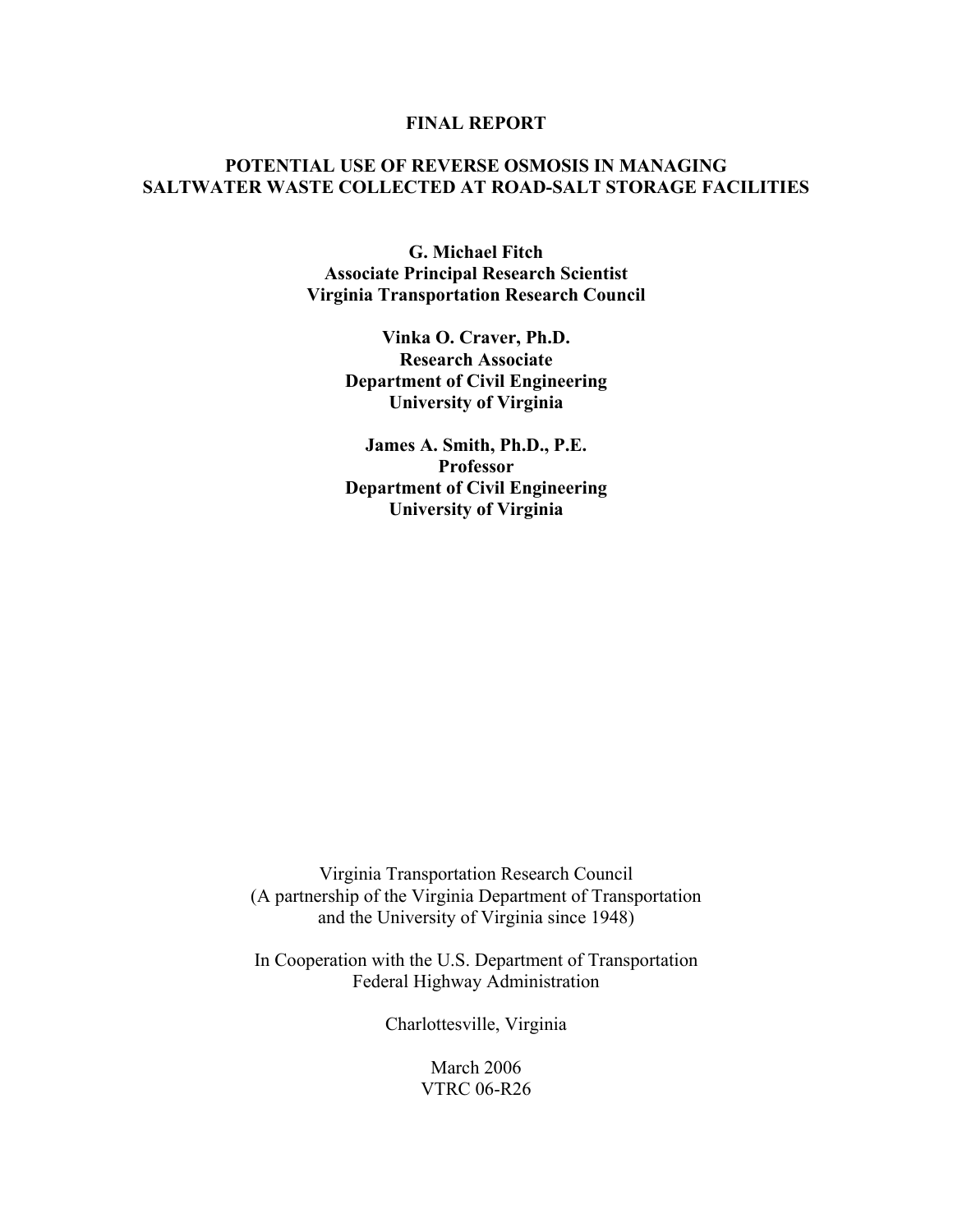# **DISCLAIMER**

The contents of this report reflect the views of the authors, who are responsible for the facts and the accuracy of the data presented herein. The contents do not necessarily reflect the official views or policies of the Virginia Department of Transportation, the Commonwealth Transportation Board, or the Federal Highway Administration. This report does not constitute a standard, specification, or regulation.

Copyright 2006 by the Commonwealth of Virginia.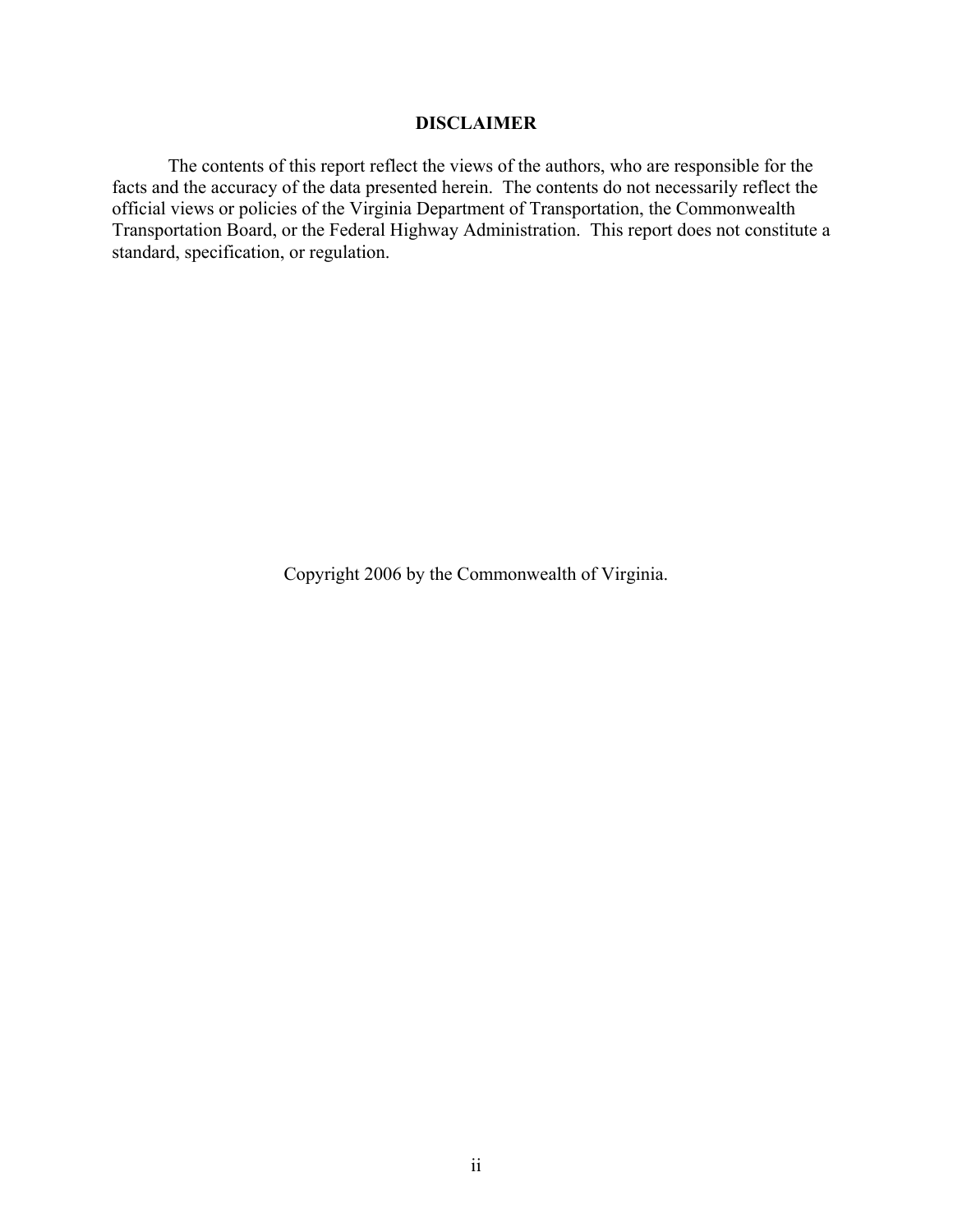### **ABSTRACT**

The implementation of its anti-icing program comprises a large part of the Virginia Department of Transportation's (VDOT) maintenance effort. Earlier research confirmed that VDOT captures a large volume of salt-laden stormwater runoff at its 300+ salt storage facilities throughout the state and that the disposal options for this water are limited and costly. Although VDOT is implementing recommended management options to reduce the quantity of saltwater captured, this research was undertaken to determine if the use of reverse osmosis (RO) is a feasible method of treating the captured water.

Field and laboratory tests were conducted using RO to treat stormwater containing high levels of NaCl. The results of these tests suggest that RO is a feasible method to reduce the levels of Cl to less than 250 mg/L for nearly all initial levels of NaCl found in VDOT's stormwater ponds. However, the RO system tested would not be capable of reducing Cl levels to 25 mg/L for all NaCl concentrations found throughout the state.

Overall, although RO proved to be quite successful at reducing the levels of Cl, pretreating the stormwater to reduce the turbidity levels of the runoff water before it entered the RO system was very difficult, but achievable.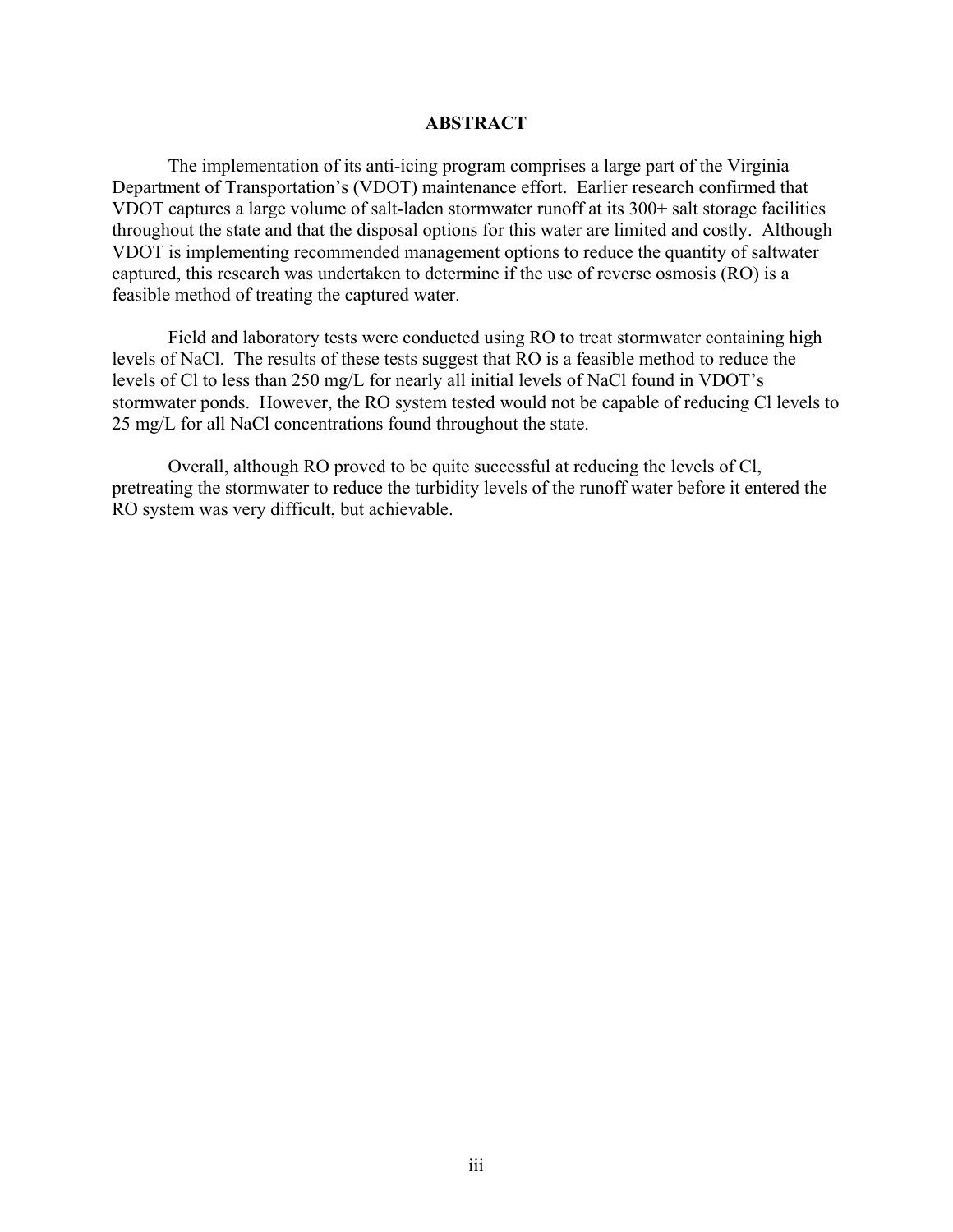### **FINAL REPORT**

# **POTENTIAL USE OF REVERSE OSMOSIS IN MANAGING SALTWATER WASTE COLLECTED AT ROAD-SALT STORAGE FACILITIES**

**G. Michael Fitch Associate Principal Research Scientist Virginia Transportation Research Council** 

> **Vinka O. Craver, Ph.D. Research Associate Department of Civil Engineering University of Virginia**

> **James A. Smith, Ph.D., P.E. Professor Department of Civil Engineering University of Virginia**

### **INTRODUCTION**

#### **Background**

 The Virginia Department of Transportation (VDOT) is responsible for maintaining more than 57,000 miles of roadway. The implementation of VDOT's anti-icing program comprises a large part of this maintenance effort. In fiscal year 2003, VDOT purchased more than 570,000 tons of NaCl. This salt, along with various other anti-icing chemicals, is stored at each VDOT residency and area headquarters, at least one of which is located in every county. In total, salt is stored at more than 300 locations throughout the state. Most of the storage facilities are composed of a building used to stockpile the chemicals, an adjacent impermeable pad that serves as a loading area for trucks, and a stormwater storage pond or collection basin. Figure 1 provides an image of a typical salt storage facility. The pad is designed to contain any chemicals that may be spilled during the loading process; the runoff from this area is directed to and stored in the nearby stormwater pond. The pond itself is designed to be impermeable to prevent infiltration of the water containing varying concentrations of anti-icing chemicals.

 Evaporation rates for the ponded water are small compared to the volume of water collected,<sup>1,2</sup> and allowing the stormwater ponds containing saltwater to overtop and infiltrate has obvious adverse environmental implications, ranging from salt stress on surrounding vegetation to groundwater contamination. As a consequence, VDOT has been forced to dispose of the saltwater by one of three methods: (1) connecting directly to a publicly owned treatment works (POTW) system, (2) hiring an outside contractor to pump and remove the salt-laden water, or (3) applying the saltwater to gravel roads. Each option has significant shortcomings. First, most of the state has few gravel roads, thereby all but eliminating the option of road spraying. As for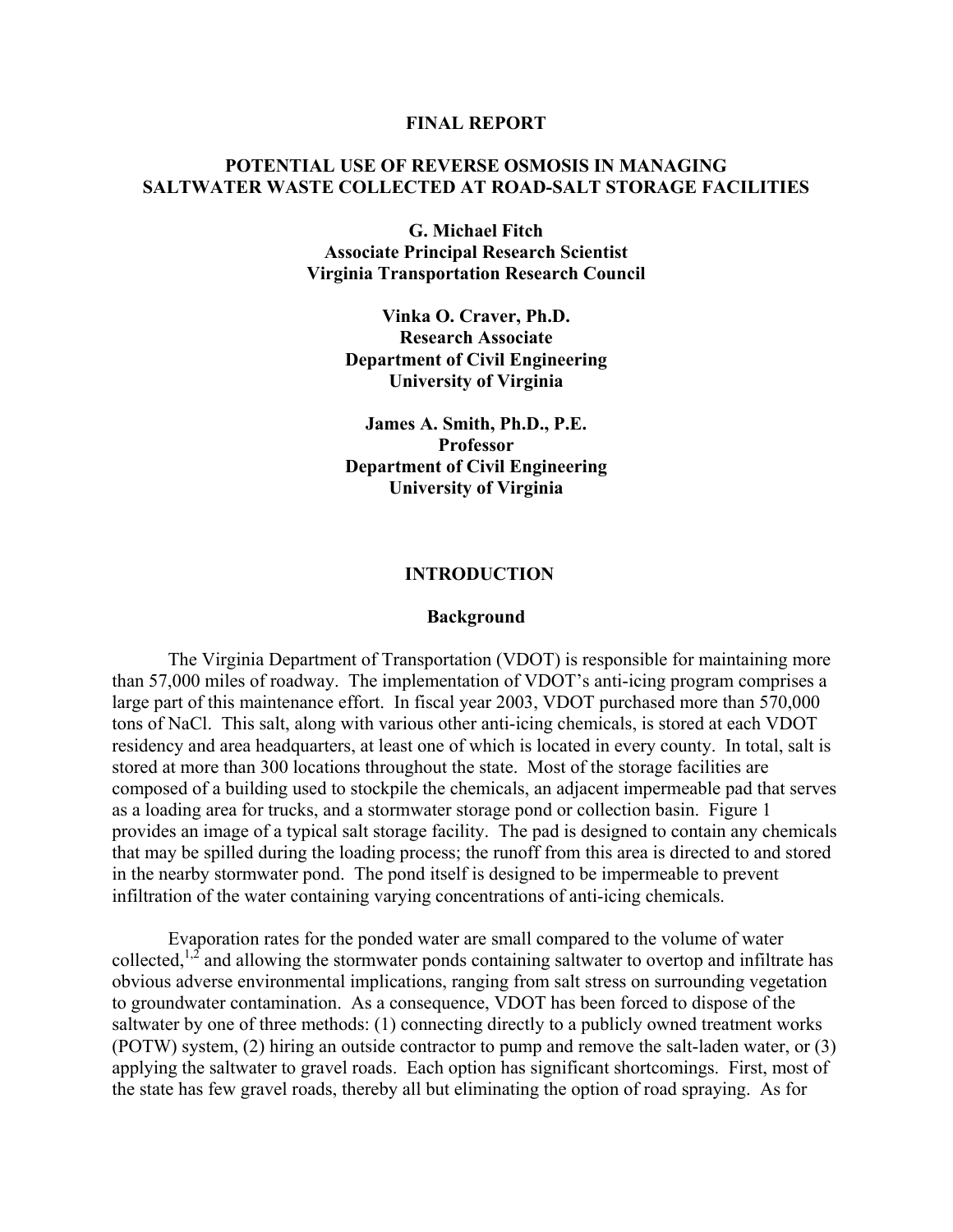

**Figure 1. Typical Salt Storage Structure, Loading Pad, and Stormwater Runoff Collection Pond**

the other two options, the associated costs are very high because of expensive connection and disposal fees and hauling rates. In addition, POTW systems (especially the smaller capacity facilities) are becoming increasingly reluctant to accept saltwater because the systems are not designed to remove salt. Large influxes of NaCl can disrupt the sensitive chemical and biological reactions that make these facilities effective at removing more typical wastes.

# **Earlier Research**

To address the problem of saltwater collection and disposal, researchers at the Virginia Transportation Research Council and the University of Virginia undertook a study to define more fully the extent of VDOT's saltwater collection, recommend ways of reducing the volumes collected, and identify potential methods of water treatment.<sup>1</sup> During January, February, and March of 2004, water samples from 45 detention pond facilities in Virginia (five facilities in each of the state's nine transportation districts) were collected and analyzed to quantify chlorideion concentration, total suspended solids (TSS), and oil and grease. In addition, salt-loading pad areas and pond volumes and surface areas were quantified.

The study<sup>1</sup> found that chloride concentrations were significantly greater than those specified in state and federal regulatory guidelines, with concentrations routinely exceeding 1,600 mg/L (2,636 mg/L NaCl). Average concentrations of TSS and oil and grease were 20 and 9.5 mg/L, respectively. Using historic rainfall and evaporation rate data<sup>2</sup> from 1965 through 2003 and measured impervious pad and pond areas, the quantity of stormwater collected from the loading pads and ponds during the driest, wettest, and an average rainfall year was determined. Approximately 60 MG of salt-contaminated runoff water is generated statewide in an average rainfall year. If only the runoff generated during the 5-month winter maintenance season is considered, the volume of salt-contaminated runoff produced in an average rainfall year is about 30 MG.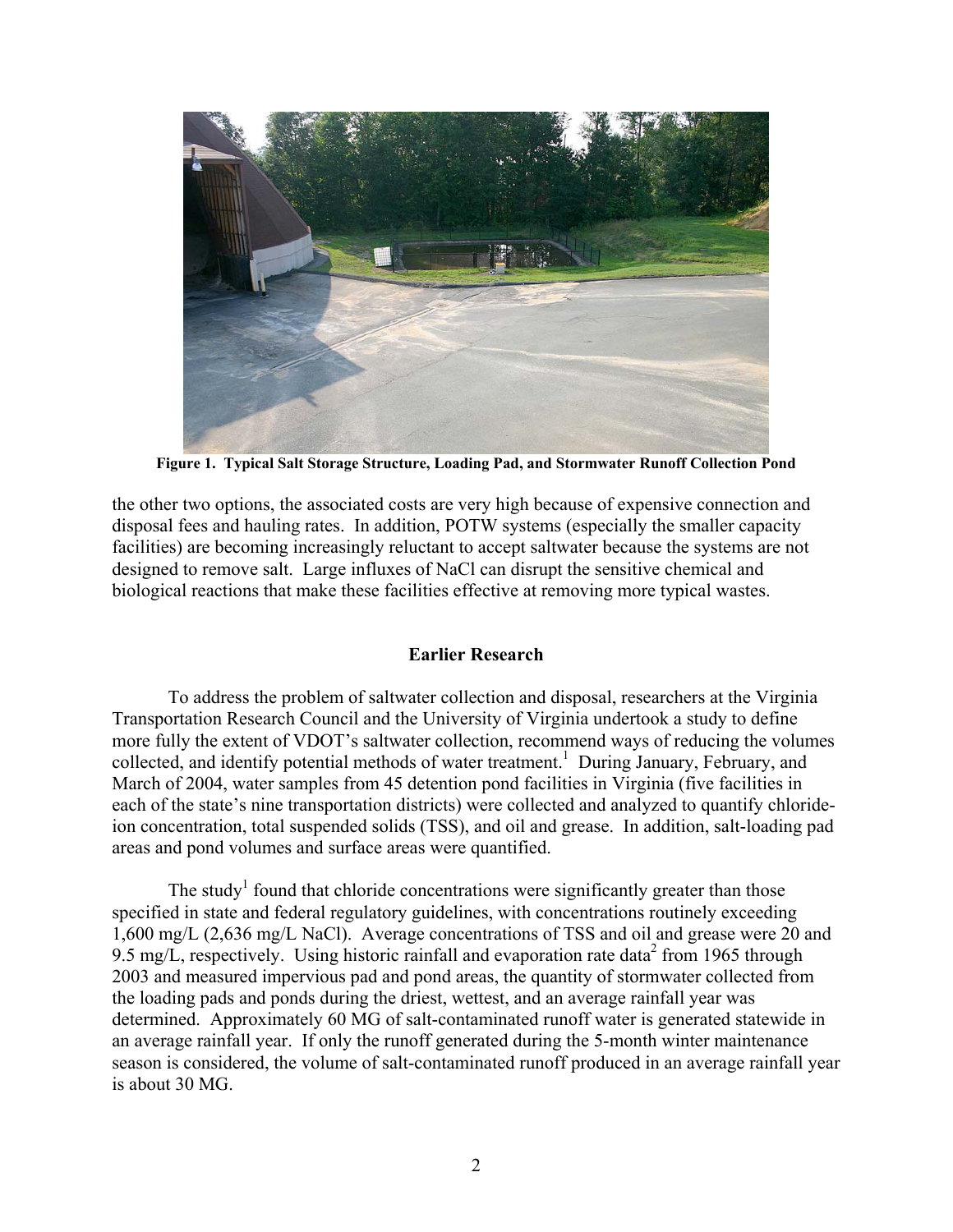Statewide, VDOT was found to pay an average cost of \$0.13 per gallon to dispose of the salt-contaminated runoff. For an average rainfall year, this translates into a total annual disposal cost of approximately \$7.8 million. This estimate assumes that all the runoff (after accounting for evaporation losses) is treated, which does not always occur. Because of the high disposal cost per gallon and the extremely large volumes of water VDOT was capturing, the researchers recommended that VDOT consider reducing the size of the loading pads where possible to reduce the volume of water captured as runoff. They also recommended that VDOT install diversion valves in the pipes leading from the drains on the loading pads to the stormwater ponds.<sup>1,2</sup> This would enable facility managers to divert water that runs off the loading pads when no salt is present. At a minimum, this would allow for the diversion of runoff from April through October, again significantly reducing the volume of water captured in the ponds.

Even with pad size reduction and the use of diversion valves, the researchers recognized that VDOT would still capture large volumes of water that would require disposal or treatment. Therefore, in addition to the characterization of the water captured at VDOT sites, the earlier research included an evaluation of three treatment alternatives: ion exchange, electrodialysis, and reverse osmosis (RO). The assessment was based on the findings concerning the quantity and quality of the water captured at VDOT's sites. Using this information and an assumed target chloride concentration of 250 mg/L (411 mg/L NaCl), the researchers determined that RO was the only technology that was potentially feasible for use. The other two alternatives were determined not be cost-effective or technologically feasible given the characteristics of the VDOT sites. $1,2$ 

#### **Reverse Osmosis**

RO refers to the process wherein water containing one or more solutes is forced through a membrane that allows the water, but not the dissolved solute(s), to pass. If no external pressure is applied to the water on either side of the membrane, water will flow from the dilute side of the membrane to the concentrated side of the membrane until a pressure differential (equal to the osmotic pressure) is reached and the system is at equilibrium. By application of an external pressure on the concentrate side of the membrane that is greater than the osmotic pressure, water flows from the concentrated side of the membrane to the dilute side. This results in purification of the water and the production of a more concentrated waste solution.

RO systems do not require caustic or acid solutions for membrane regeneration, but they do require occasional cleaning and eventual membrane replacement. RO can achieve 90 to 98 percent removal of dissolved solids. In theory, this removal rate is satisfactory to treat the runoff water to a chloride concentration lower than 250 mg/L, which is the U.S. Environmental Protection Agency's National Secondary Drinking Water Regulation maximum level,<sup>4</sup> yet significantly higher than the Virginia Department of Environmental Quality's 25 mg/L groundwater standard for chloride.<sup>5</sup> However, the concentrate waste-stream discharge rate from the process can range between 20 and 70 percent of the inflow discharges depending on a number of variables, one of the most important of which is the feed stream concentration. For treatment streams with relatively low concentrations of suspended solids and organic constituents, concentrate waste-stream generation is likely to equal 20 to 30 percent of the inflow discharge.<sup>6</sup>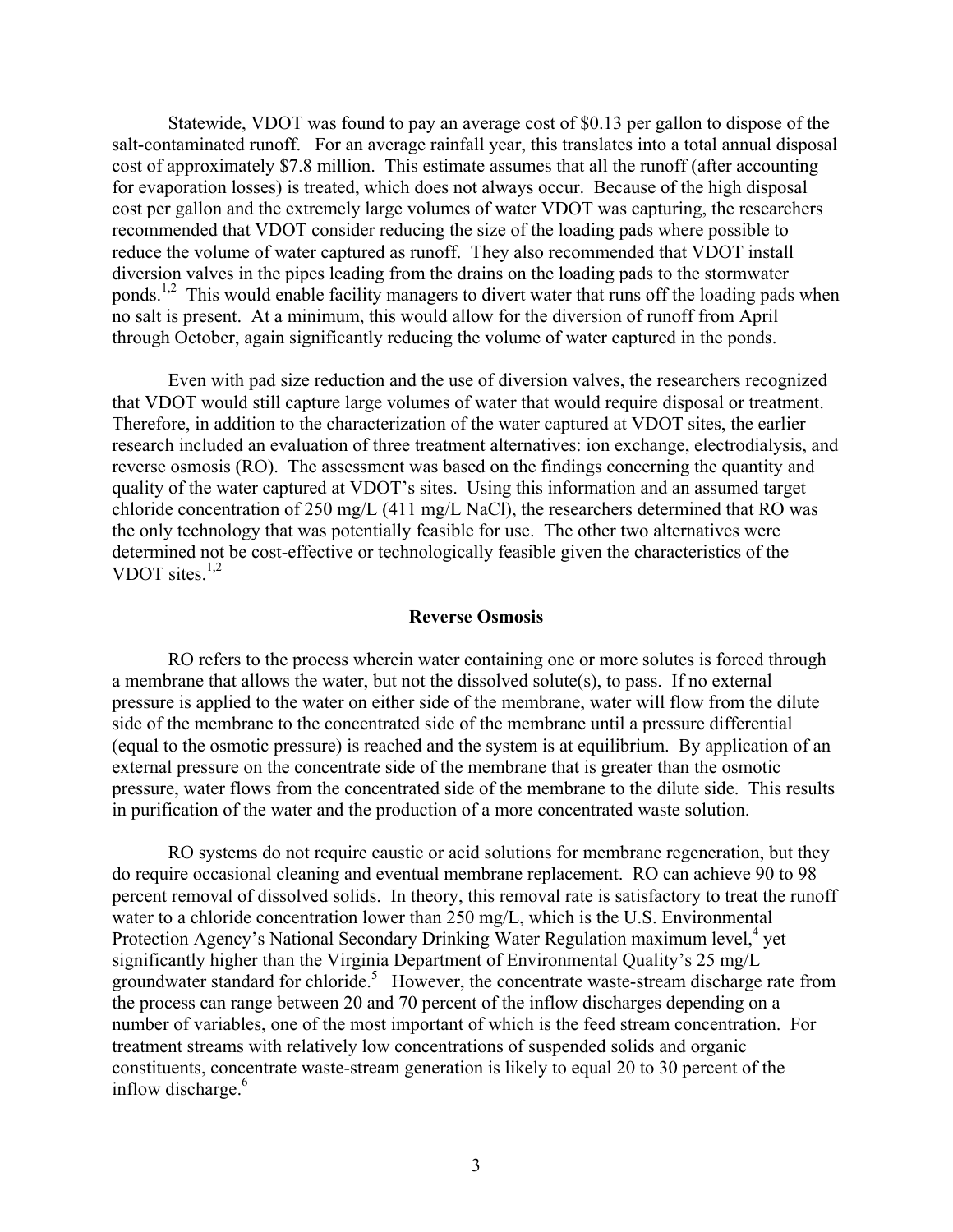RO has been used extensively for the treatment of water in a variety of settings including the pharmaceutical, semiconductor, power generation, pulp and paper, and chemical and petrochemical industries. The U.S. Bureau of Reclamation has even proposed using RO to treat a portion of the irrigation runoff captured within the San Joaquin Valley.<sup>7</sup> Despite this wide variety of uses, almost no documentation exists regarding the use of RO to treat stormwater runoff and, more specifically, runoff water containing high levels of NaCl. Therefore, although RO appears promising, many issues about its applicability need to be identified before VDOT can incur the capital costs required to use it as a means of treating saltwater on a large scale. Some of these issues include the need and means of pre-filtering, waste and product stream characteristics, percent reduction in treated water volume, and unforeseen maintenance issues.

#### **PURPOSE AND SCOPE**

The purpose of this project was to conduct a pilot study of the RO treatment technology to determine if RO treatment was something VDOT should invest in and use at some of its salt storage facilities. A single RO unit was used to treat saltwater in a laboratory setting where all parameters could be controlled and at a VDOT field site.

## **METHODS**

 To meet the study objectives, the study team undertook two primary tasks: laboratory testing and field testing of an RO unit.

#### **Laboratory Testing**

A 2,000-gpd RO treatment system built by Clean Water Products was initially tested in the laboratory. The unit was built with a female plug receptacle in the back designed to work in conjunction with a float switch. The system uses a 3/4 horsepower pump to push water through a 4- by 40-inch RO membrane at 160 psi.

The experimental setup used to run the laboratory test is presented in Figure 2A. Saltcontaminated water was prepared using an NaCl concentrate solution and was mixed continuously with tap water to achieve the desired NaCl concentration to feed the RO unit. From the mixing tank, the feed solution passed through two pre-filters to remove sediment greater than 5 microns in size and then to the RO filter. On the RO unit, because of the high pressures applied through the RO membrane, low NaCl (product) and high NaCl (reject) concentration streams are generated. Part of the reject stream was used for recirculation.

A total of 13 experimental conditions (varying input NaCl concentrations) were applied for a minimum of 10 hours. Recirculation and reject flows were set on 1 gpm and 2 gpm. respectively, as recommended by the system manufacturer. Table 1 shows the main characteristics of the influent used.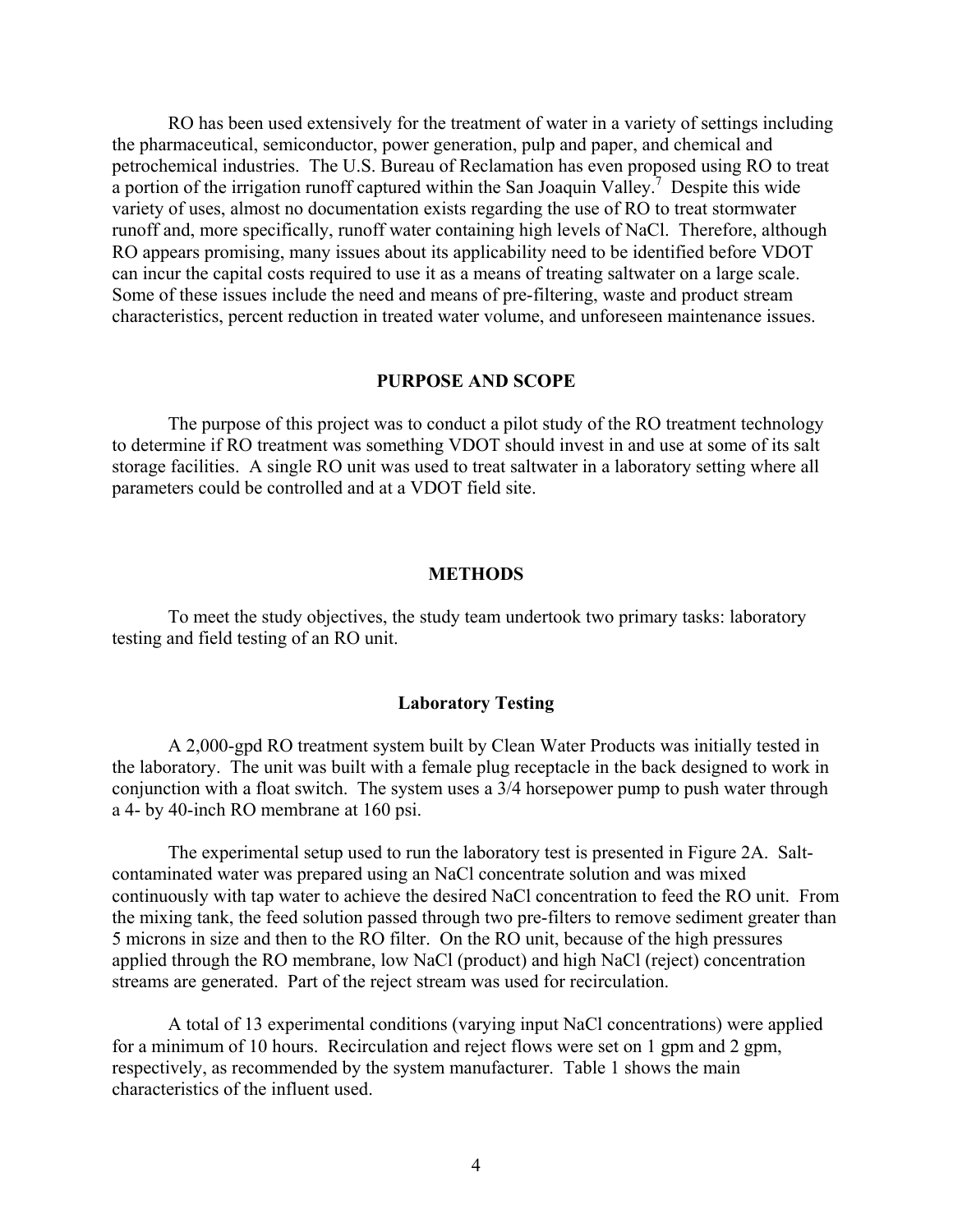

 $(A)$ 





**Figure 2. (A) Setup for Laboratory Experiments with Reverse Osmosis Equipment; (B) Layout of Microfiltration/Reverse Osmosis Field Test**

| Table 1. Feed Solution Characteristics for Conditions Tested |             |                       |                  |         |  |  |  |
|--------------------------------------------------------------|-------------|-----------------------|------------------|---------|--|--|--|
|                                                              | <b>NaCl</b> | Conductivity          | <b>Turbidity</b> | Cyanide |  |  |  |
| <b>Test</b>                                                  | (mg/L)      | (mS/cm <sup>2</sup> ) | (NTU)            | (mg/L)  |  |  |  |
| Low Range                                                    | 523         | 0.8                   | 0.21             | < 0.002 |  |  |  |
|                                                              | 985         | 1.3                   | 0.39             | < 0.002 |  |  |  |
|                                                              | 1565        | 2.1                   | 0.45             | < 0.002 |  |  |  |
|                                                              | 1653        | 2.9                   | 0.55             | < 0.002 |  |  |  |
|                                                              | 1870        | 3.2                   | 0.36             | < 0.002 |  |  |  |
|                                                              | 2230        | 3.5                   | 0.59             | < 0.002 |  |  |  |
|                                                              | 4076        | 4.6                   | 0.47             | < 0.002 |  |  |  |
|                                                              | 5612        | 7.5                   | 0.59             | 0.002   |  |  |  |
|                                                              | 6701        | 10.44                 | 0.66             | 0.002   |  |  |  |
| High Range                                                   | 11554       | 18.54                 | 0.88             | 0.002   |  |  |  |
|                                                              | 15680       | 23.69                 | 0.92             | 0.002   |  |  |  |
|                                                              | 18319       | 31.98                 | 0.97             | 0.004   |  |  |  |
|                                                              | 24587       | 44.98                 | 0.99             | 0.004   |  |  |  |
| <b>Field Test</b>                                            | 3594        | 6.2                   | 7.98             | N.D.    |  |  |  |

**Table 1. Feed Solution Characteristics for Conditions Tested**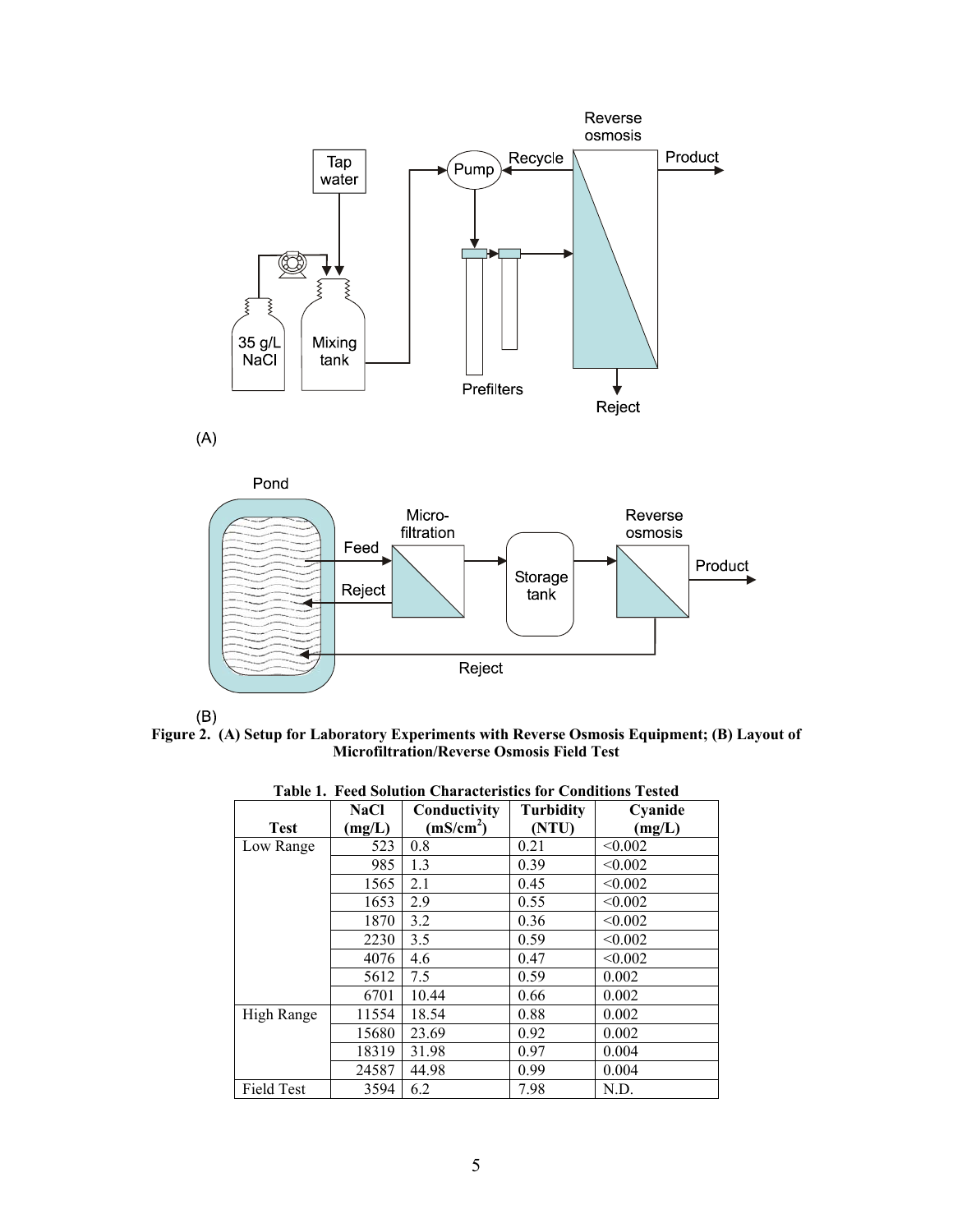Chloride concentrations were measured every 30 min for the feed, product, and reject streams using a chloride-specific ion electrode. Chloride concentration was transformed to a NaCl concentration using a calibration curve. The values of the flows for the feed, product, and reject streams were measured every 30 min. Other parameters determined at each experimental condition were turbidity, conductivity, and cyanide concentration (cyanide was measured by way of the HACH 8029 method and was of interest because of its use as an anti-caking agent for NaCl).

## **Field Testing**

Field testing was conducted using the same RO unit tested in the laboratory. The work was performed at VDOT's Zion Crossroads Area Headquarters in central Virginia. The test site has a stormwater basin with a storage capacity of approximately 45,000 gallons and a loading pad that covers nearly 600 m<sup>2</sup>. The loading pad serves a three-bay shed and a much larger salt dome that is used as a storage area for several other area headquarters nearby (see Figure 1).

Water was withdrawn from the stormwater pond using a 3 gpm electric sump pump and directed to the filtration system outfitted with a 2- by 20-inch 5 micron pre-filter and a 4- by 40 inch spiral wound microfiltration (MF) element. The MF step was needed to remove solids greater than approximately 1 micron. The filtered water was then pumped to a 330-gallon polyethylene storage tank. Once this tank was full, the water was pumped back through a 4- by 40-inch spiral wound composite-cellulose acetate RO element (see Figure 2B). The maximum operating pressure for the MF and RO was 130 and 160 psi, respectively. Reject and recirculation flows were varied to maintain the proper pressure conditions but were generally kept at 1 and 3 gpm, respectively, for the MF stage and 1 and 5 gpm for the RO stage. The waste streams from the MF and RO units were pumped back to the stormwater pond. Samples of the reject and the clean product lines were collected hourly and analyzed upon their return to the laboratory.

#### **RESULTS AND DISCUSSION**

#### **Laboratory Experiments**

#### **Chloride Removal**

The chloride removal results are divided into two sets. The first set presents the results obtained when the feed concentration of NaCl was between 585 to 6,701 mg/L (317 to 4066 mg/L Cl). Based on prior field measurements throughout the state,<sup>2</sup> this range was selected to encompass the salt concentrations found in the vast majority of stormwater storage ponds. In a few cases, significantly higher salt concentrations were detected (caused by improper salt storage). Therefore, a second, higher range of salt concentrations (greater than 10,000 mg/L NaCl) was studied.

Figure 3 shows the NaCl concentration on the product and reject streams as a function of the NaCl feed concentration. For this range of feed concentrations, product stream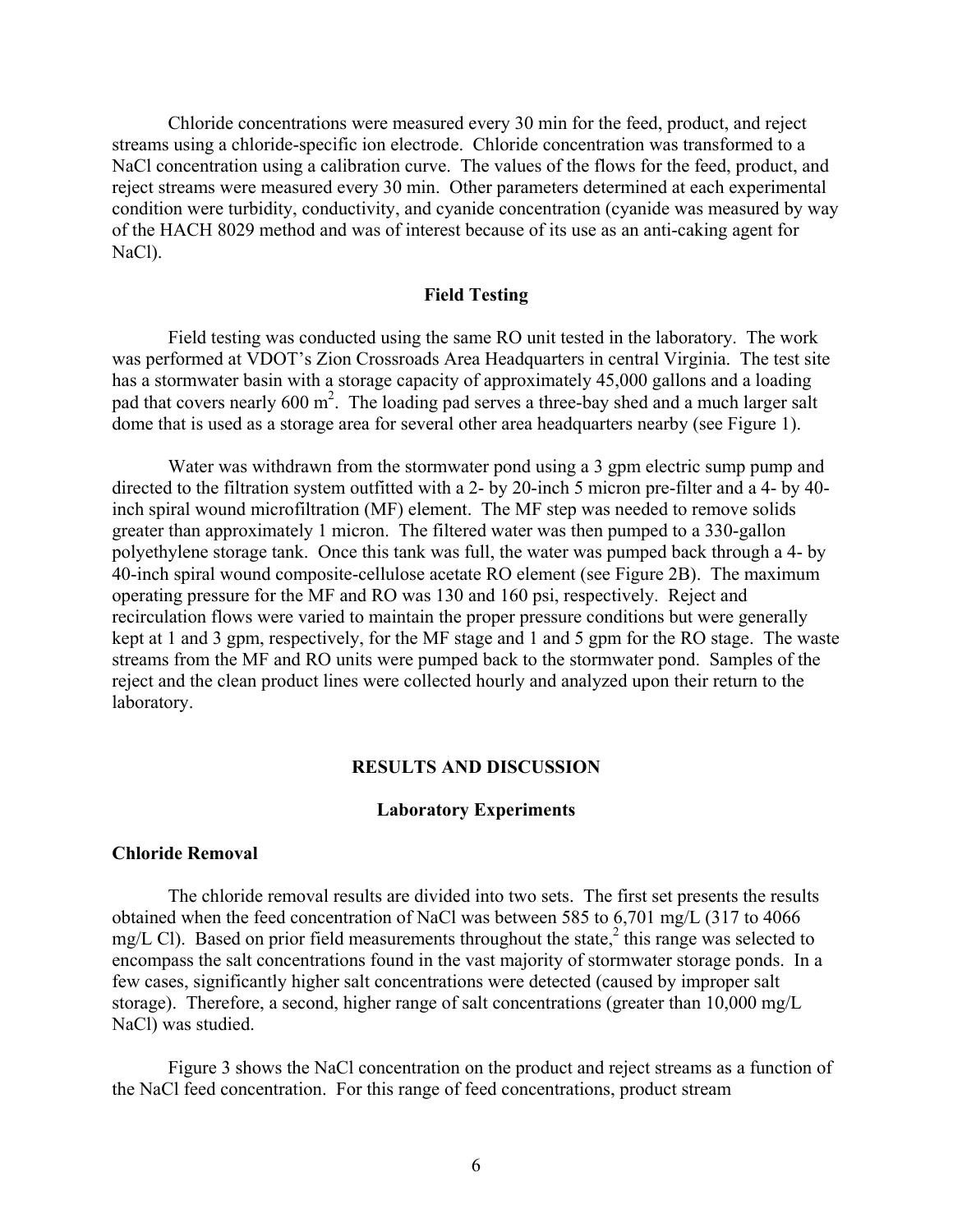

**Figure 3. Product and Reject NaCl Concentrations as Function of Feed NaCl Concentration** 

concentrations were lower than 155 mg/L. For the product streams, NaCl concentration tended to decrease exponentially with decreasing NaCl feed concentration. Reject stream NaCl concentrations decreased linearly with decreasing NaCl concentration in the feed solution. Previous water analyses at a small number of sites in 2004 showed that NaCl concentrations in the stormwater runoff ponds were between 1,483 and 4,284 mg/L. For this range of feed concentrations and based on the removal efficiencies obtained in the laboratory, Cl concentrations of the product stream would be less than 20 mg/L and flow of product higher than 4 L/min. The product flow decreased as the NaCl feed concentration increased (Figure 4) and the flow rate for the reject remained constant.

 Figure 5A shows the product NaCl and Cl concentrations and reject NaCl concentration as a function of the NaCl feed concentration during the experiments at high NaCl concentrations. The results reveal a linear increase in Cl concentration in the product stream and the reject stream with increasing feed NaCl concentration. The concentrations of Cl in the product streams for these high concentrations were several times higher than the assumed goal of 250 mg/L. With regard to the product flow, it decreased sharply with the increase in NaCl in the feed, with a minimum flow of 80 mL/min when the feed concentration was 24,000 mg/L NaCl (Figure 4B). From these results, it is apparent that a low flow performance should be expected from the RO unit at high NaCl concentrations. This can be explained by the fact that the maximum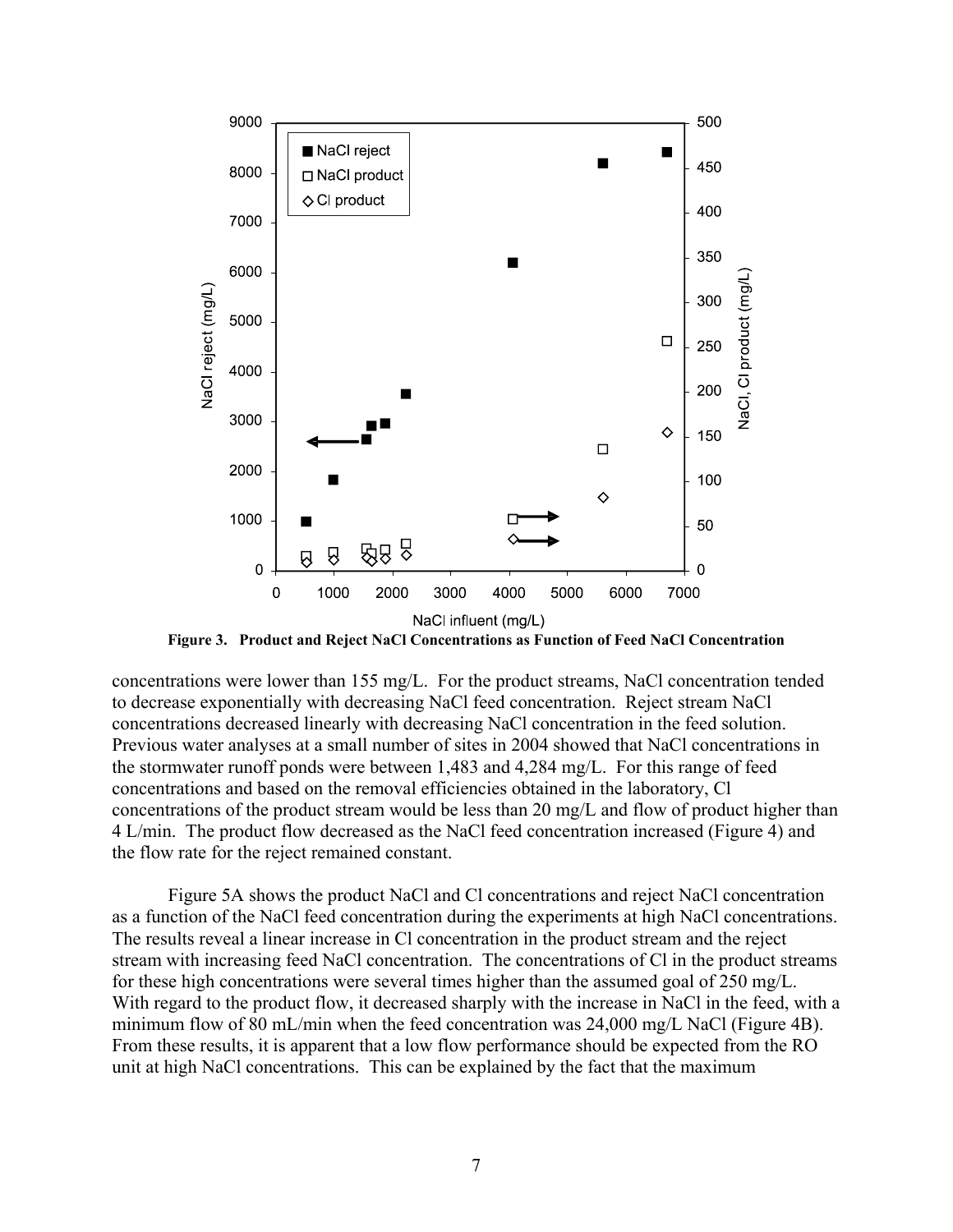

**Figure 4. Flows of Product and Reject as Function of NaCl Concentration on Feed During Low Concentration Experiments** 

operational pressure of the RO unit used in this experiment was 160 psi, which is considered a "low-pressure" RO unit. Low-pressure RO is commonly used to produce drinking water from brackish raw water with NaCl concentrations lower than 12,000 mg/L. High-pressure RO units are able to treat seawater (NaCl  $>$ 34,000 mg/L) because they can operate at pressures as high as 1,000 psi.<sup>8</sup> Although these high-pressure systems would be able to treat the water with NaCl concentrations as high as 24,000 mg/L, they would be much more expensive to operate than would the low-pressure systems tested.

## **Percent Recovery**

Figure 6 shows the percent recovery and concentration factors for all NaCl feed concentrations tested. The percent recovery and concentration factor were calculated in accordance with Equations 1 and 2, respectively,

$$
r = (Q_p/Q_f)^*100
$$
 (Eq. 1)  
CF = (1/(1 – 0.01r)) (Eq. 2)

where r is percent recovery,  $Q_p$  is product flow,  $Q_f$  is feed flow, and CF is concentration factor (increase in concentration of the reject flow expressed as a factor of the feed flow). Percent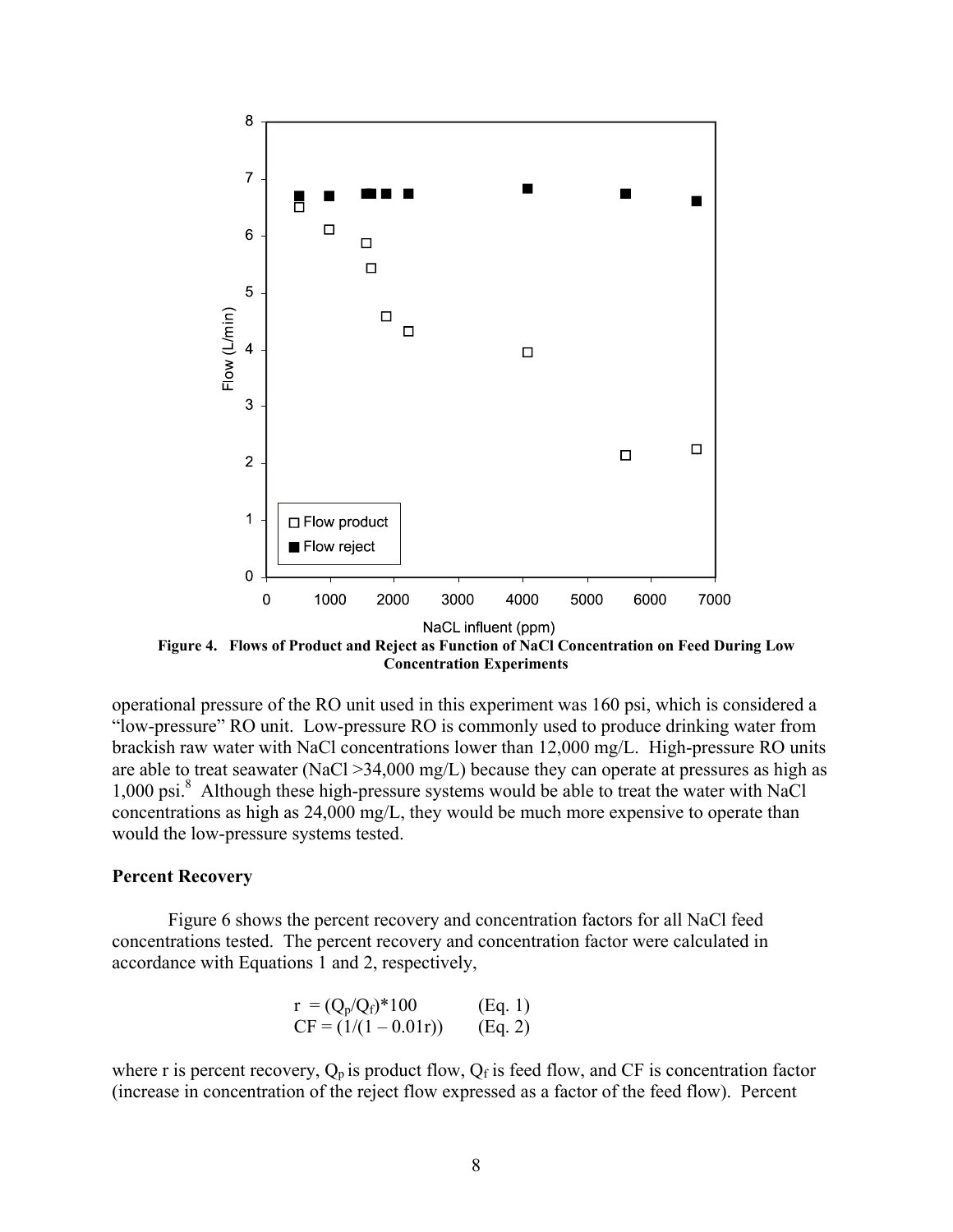

**Figure 5. (A) Product and Reject NaCl Concentrations as Function of Feed NaCl Concentration; (B) Flows of Product and Reject as Function of NaCl Concentration on Feed, During High NaCl Concentration Experiments** 

recovery decreases rapidly with the increase of NaCl in the feed stream. This occurred because the product flow decreased, especially at NaCl concentrations higher than 10,000 mg/L. Common percent recovery values for low-pressure RO systems normally range between 70 and 85 percent.<sup>8</sup> The percent recovery values found here were lower than those found in other studies.<sup>8</sup> It is possible that the values could be increased by altering the reject and recycle flow values used (7.5 and 11.2 L/min, respectively). The concentration factors were also negatively affected by the increase of the NaCl in the feed stream. However in the range of 1,485 to 4,284 mg/L NaCl, the percent recovery was approximately 40 percent and the concentration factors were in the range of 1.5 to 2.0. This indicates that the volume of brackish water can be reduced by half and the concentration of NaCl in the reject can be doubled.

 After more than 17,000 gallons of water were treated with the RO unit, no sign of fouling was observed. This was validated by repeating one of the first feed concentrations tested and comparing the values for product flow with the result previously obtained (data not shown).

### **Cyanide**

Cyanide was not detected in the product stream; in the reject stream, the maximum concentration measured was 0.002 mg/L. The low concentrations in both streams were close to the detection limit of the HACH 8029 used (0.002 mg/L), reducing the precision of the results. In future experiments, the digestion of the sample could be considered because cyanide can form a complex with organic matter and other inorganic compounds. The HACH method used in this study can detect cyanide only in its free form and not as a complex with other compounds.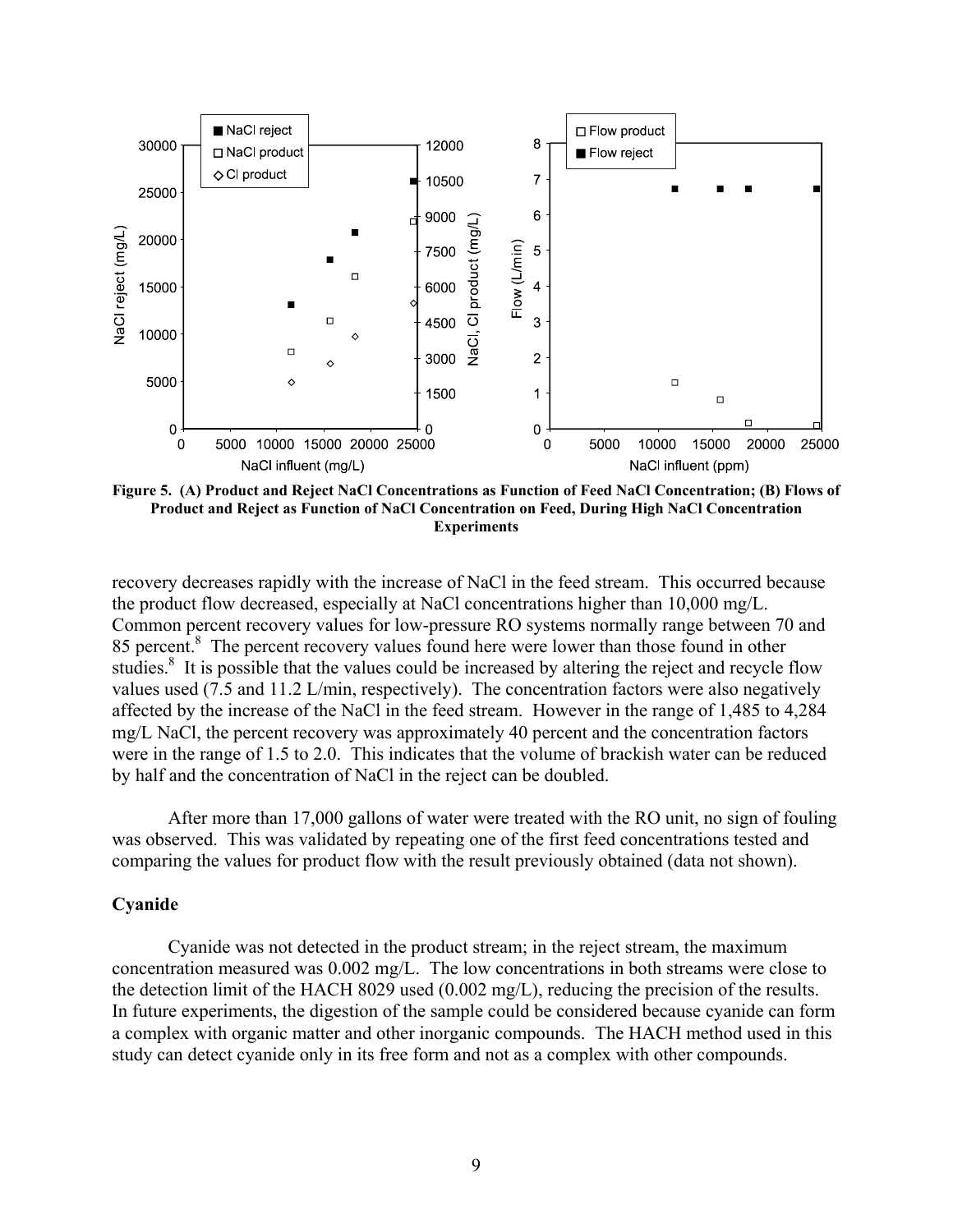

**Figure 6. Recovery Percentages of Product and Concentration Factor on Reject Streams at NaCl Feed Concentrations Tested** 

# **Conductivity**

The conductivity reduction on the product was proportional to the reduction of the NaCl concentration; this result was expected since NaCl was the main source of conductivity in the feed solution.

## **Field Test**

## **Turbidity Removal**

The MF unit was able to remove more than 96 percent of the turbidity originally present in the pond water (7.99 NTU). The average values for the product streams and reject streams were 0.27 and 10.15 NTU, respectively (see Figure 7). During the MF stage, no reduction of the NaCl concentration was observed. In spite of the promising results with regard to turbidity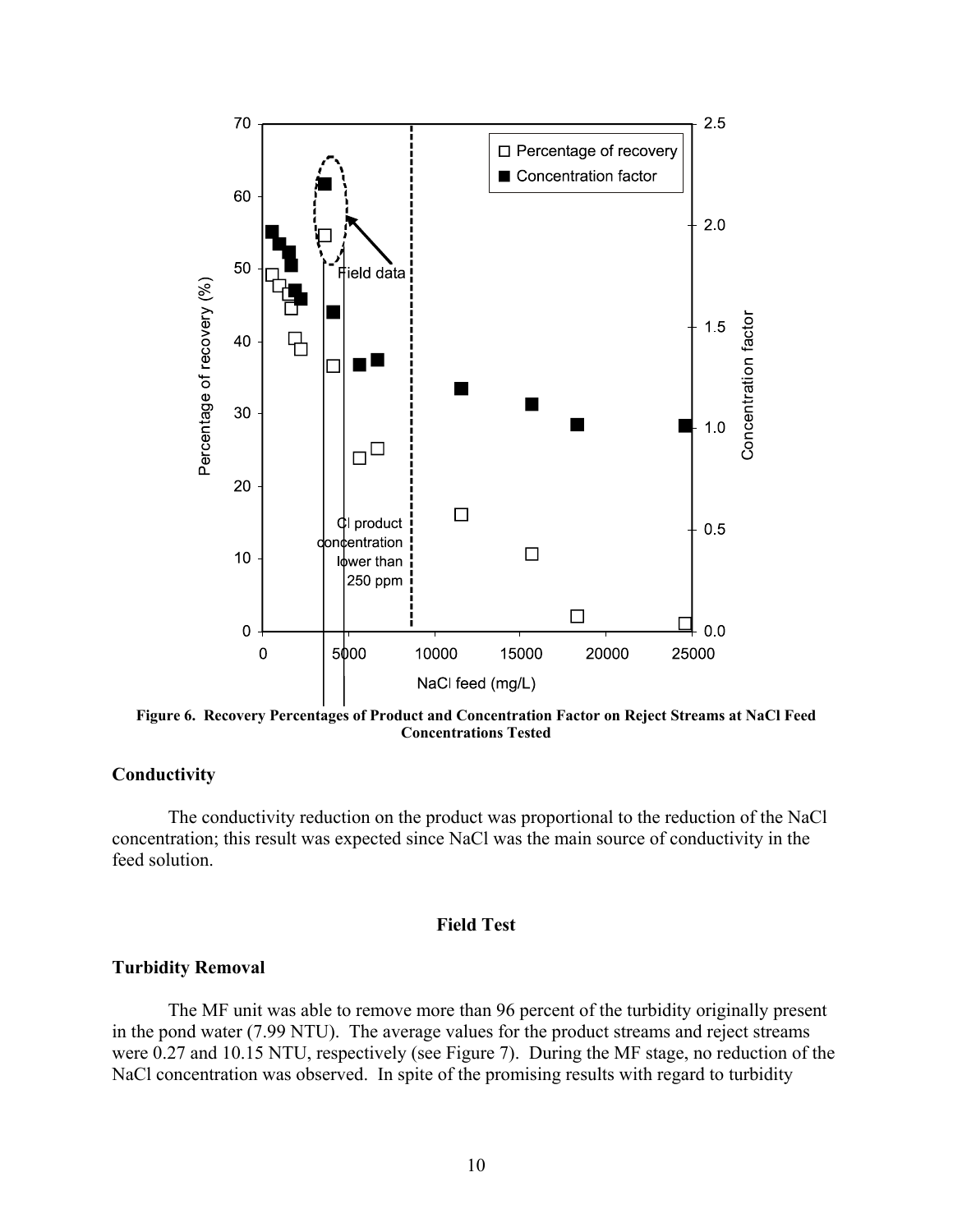

**Figure 7. Turbidity Reduction Resulting from Microfiltration Pretreatment (arrows indicate axis to be used for data point types)** 

removal, a rapid reduction of the product flow was observed for the duration of the field test. Figure 8 shows the flow values for the product and reject streams as a function of time. It is likely the reduction in product flow was related to the fouling of the surface of the membrane. One disadvantage of spiral-wound MF elements is that they cannot be backwashed. The only cleaning procedure possible for this type of filter is a chemical wash. The cleaning procedure consisted of the recirculation of a trisodium phosphate solution for 15 minutes (as recommended by the manufacturer). After every cleaning process, the MF unit product flow increased.

Based on the results obtained in the field test, the MF unit would require cleaning approximately every 3 hours. Cleaning at such frequent intervals is inconvenient and can significantly reduce the volume of saltwater that can be treated during a given time period. To reduce the cleaning frequency, some type of pretreatment would be necessary. The two most common types are coagulant and powdered activated carbon. Metal coagulants are normally injected into the raw water through a feed line, after which the water enters a reservoir for mixing and coagulation. It appears that the coagulation of smaller particles into larger ones reduces the penetration of various materials, including colloidal and larger organic macromolecules, into pores of the membrane.<sup>9</sup> Considering the layout of the typical VDOT salt storage site, the pond could be used as a mixer and coagulant tank. A new set of experiments would need to be conducted to determine the appropriate coagulant to use and its optimal dose.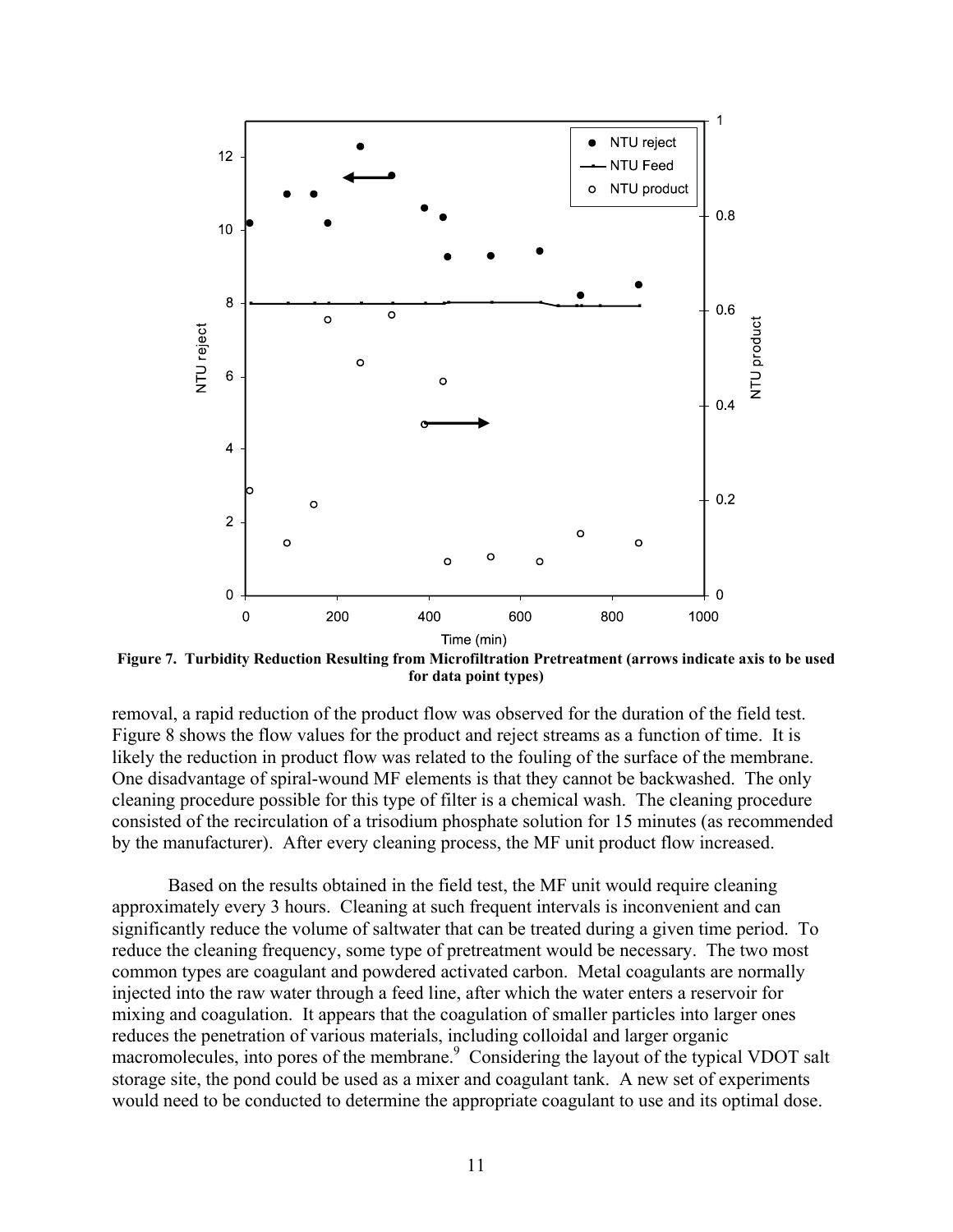

**Figure 8. Product and Reject Flows of Microfiltration Stage of Field Tests (arrows indicate timing of a cleaning procedure)** 

## **Chloride Removal**

With regard to the RO stage, Figure 9 shows the NaCl concentrations of the feed and reject streams and the NaCl and Cl concentrations of the product stream. The small dip in the feed stream NaCl levels, and the corresponding drop in the product and reject NaCl levels, is thought to be due to the precipitation occurring during this time period, resulting in a slight dilution of the NaCl. The overall performance of the RO unit, however, was very stable, and no sign of reduction in the product flow was observed during the experimental period.

Figure 10 shows the principal average values obtained during the field test and the previously plotted laboratory removal rates. The concentration of Cl in the product stream was higher than expected based on the results obtained in the laboratory testing but was still lower than 250 mg/L. This difference may be caused by the presence of other ions, in addition to NaCl, that also contribute to the increase of the osmotic pressure of the pond water. This phenomenon did not occur in the laboratory since the only source of ions was NaCl.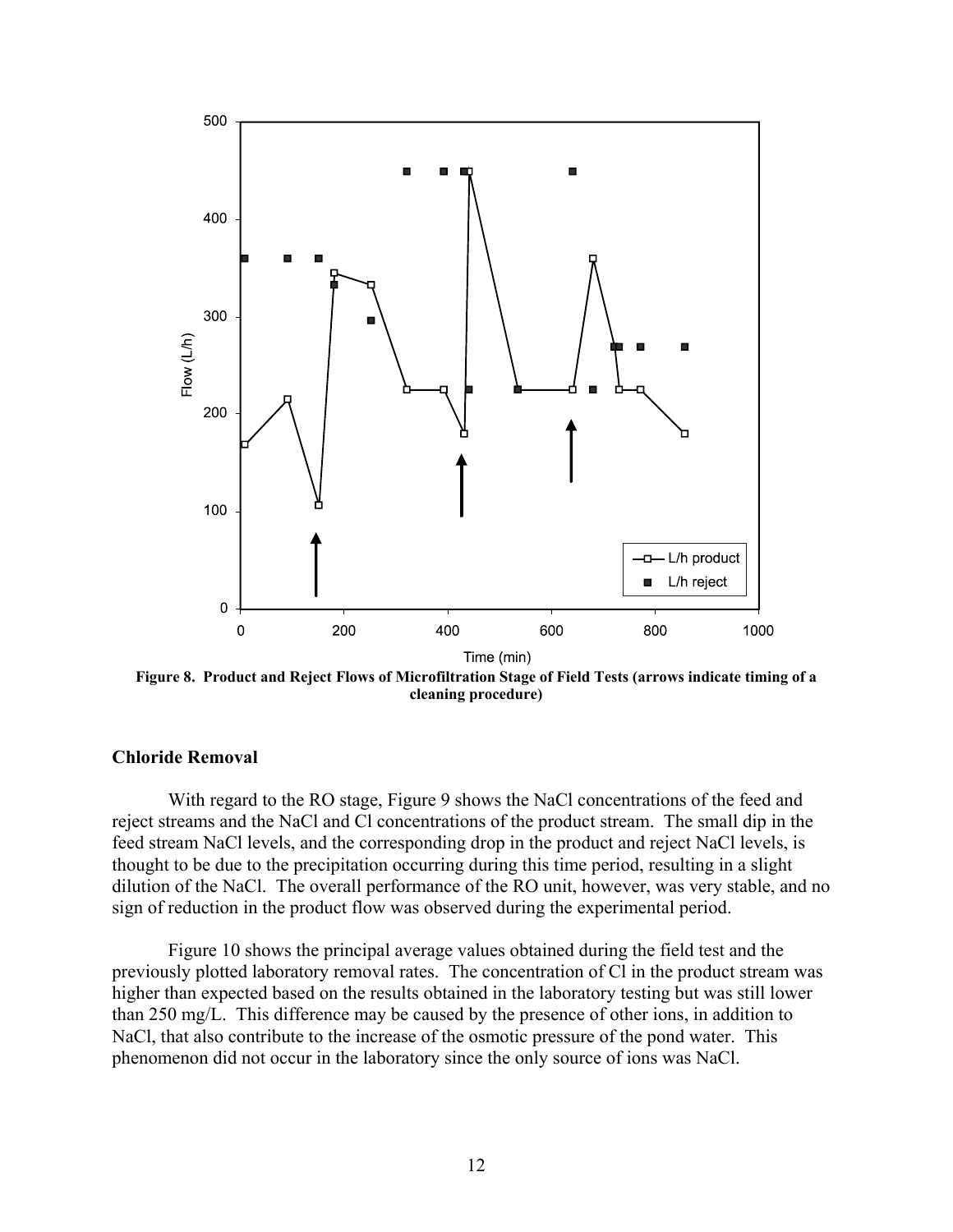

**Figure 9. NaCl Concentrations of Feed and Reject Streams and Chloride Concentration of Product Stream on Reverse Osmosis Stage in Field Experiments (arrows indicate axis to be used for data point types)** 

### **Percent Recovery**

The differences between the laboratory and field data with regard to product and reject flows are related to the different operational conditions tried during the field test. A reject flow of 3.7 L/min (1 gpm) and a recirculation flow of 18.7 L/min (5 gpm) were used. Figure 11 shows an increase in the product flow at the new operational condition tested. The new operational condition also had a positive effect on the percent recovery and concentration factor (see Figure 6).

### **Fate of Product and Waste Streams**

 Based on the percent recovery values measured in the laboratory and the field test, and the large volumes of saltwater captured by VDOT, the fate of the product and waste streams must be considered when making a decision regarding the feasibility of RO as a treatment option for VDOT-captured saltwater. There is no clear standard for chloride pertaining specifically to stormwater discharge. Based on values obtained in the initial research, the statewide average value for chlorides in VDOT's stormwater ponds is approximately 1,600 mg/L, with 95 percent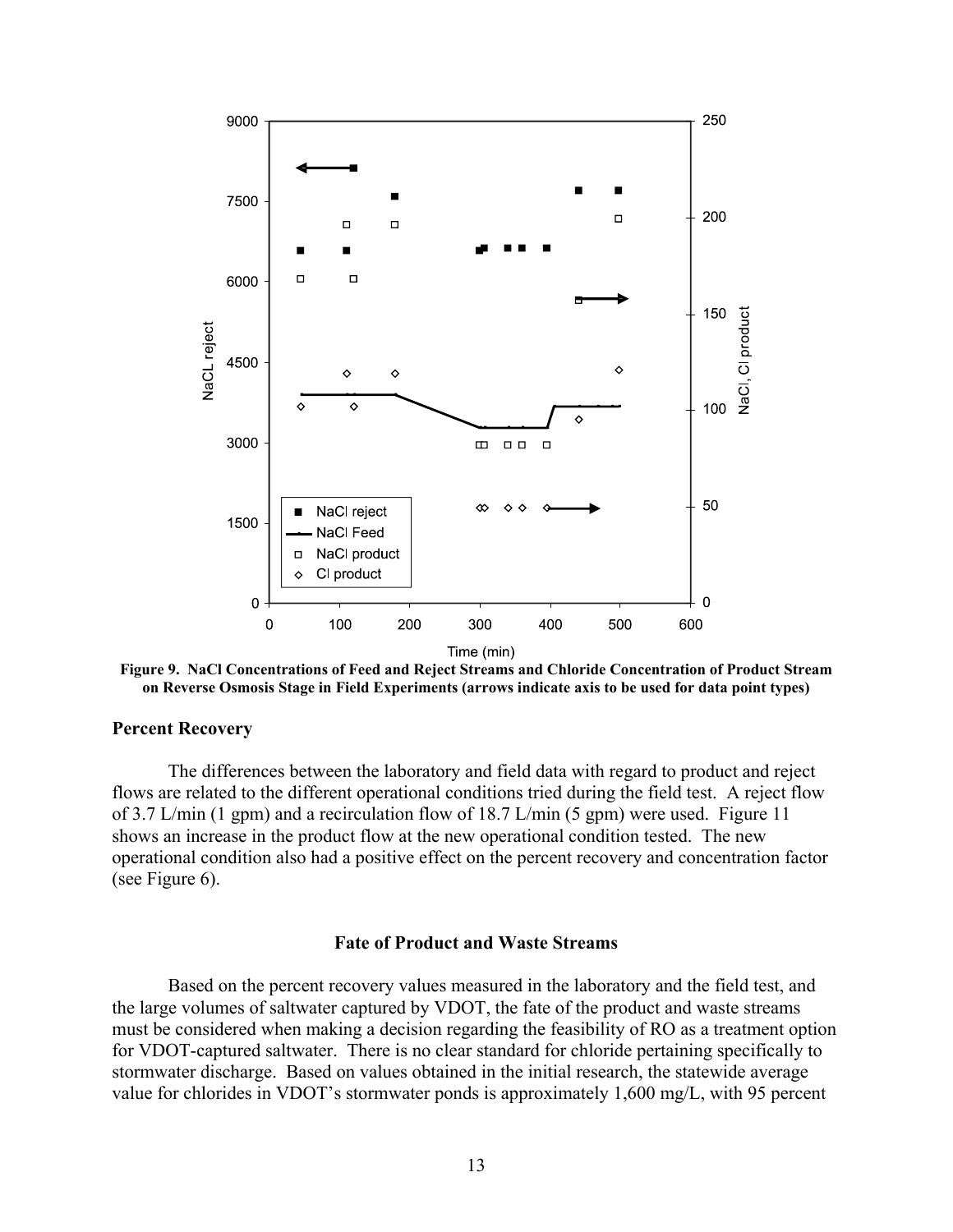

**Figure 10. Product and Reject NaCl Concentrations as Function of Feed NaCl Concentration During Low Concentration and Field Experiments (arrows indicate axis to be used for data point types)** 

of VDOT's sites expected to have chloride values below 3,200 mg/L.<sup>1,2</sup> Given the percent chloride reductions measured in the field, it can be expected that treatment with RO would decrease these values to below 50 and 100 mg/L, respectively. If the state regulatory agencies were to set the chloride discharge limit for VDOT at 250 mg/L (based on the EPA's National Secondary Drinking Water Regulation), low pressure RO treatment would be sufficient for the treatment of nearly all of VDOT's collected saltwater.<sup>4</sup> Conversely, if VDOT's discharge limit is set at 25 mg/L (based on the Virginia Department of Environmental Quality's groundwater standards), more than half of the water would not meet this requirement when treated by RO.<sup>5</sup> This alone would make the use of RO by VDOT infeasible.

The fate of the waste stream produced by RO treatment is not dependent on regulatory interpretation, but it will be determined by whether VDOT begins using salt brine for direct application as a part of its anti-icing program (this is currently being explored at several locations by VDOT). Assuming VDOT does begin to use salt brine for direct application, it seems practical to store the highly concentrated RO waste stream in storage tanks (above ground or under ground) and add additional salt to raise the NaCl concentration to the desired 23 percent.

Specific storage requirements would be dependent on the volume of salt brine applied during the winter maintenance season, the volume and concentration of stormwater captured, and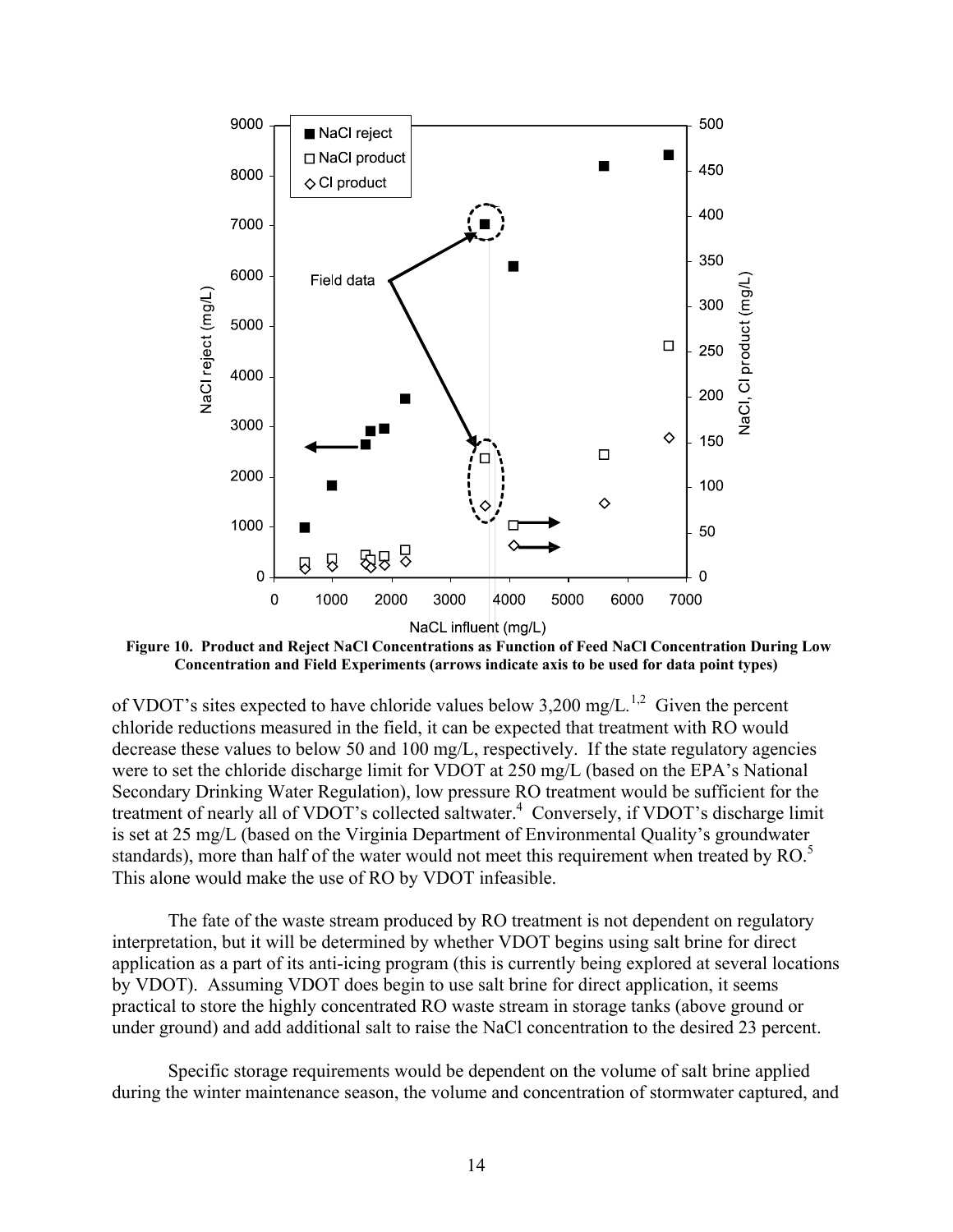

**Figure 11. Flows of Product and Reject as Function of NaCl Concentration on Feed During Low Concentration and Field Experiments** 

the reduction in volume achieved by the RO treatment process. The specific values for each of these variables will vary considerably from site to site, but based on the initial research<sup>1</sup> and the findings of this study, the following can be assumed with regard to the average site:

- The stormwater storage capacity will be 40,000 gallons, which will need to be emptied two times per year.
- The NaCl concentration in the stormwater will be approximately 2,600 mg/L.
- If treated with RO, the volume of stormwater will be reduced approximately 50 percent.

These numbers, in conjunction with salt brine application estimates, would allow the calculation of on-site storage requirements. The obvious advantage of using the RO waste stream is that it is being used as the base for the salt brine, for which VDOT would normally have to pay. Therefore, this type of end use would save money by reducing the costs associated with the disposal of the waste stream and the costs of salt brine production.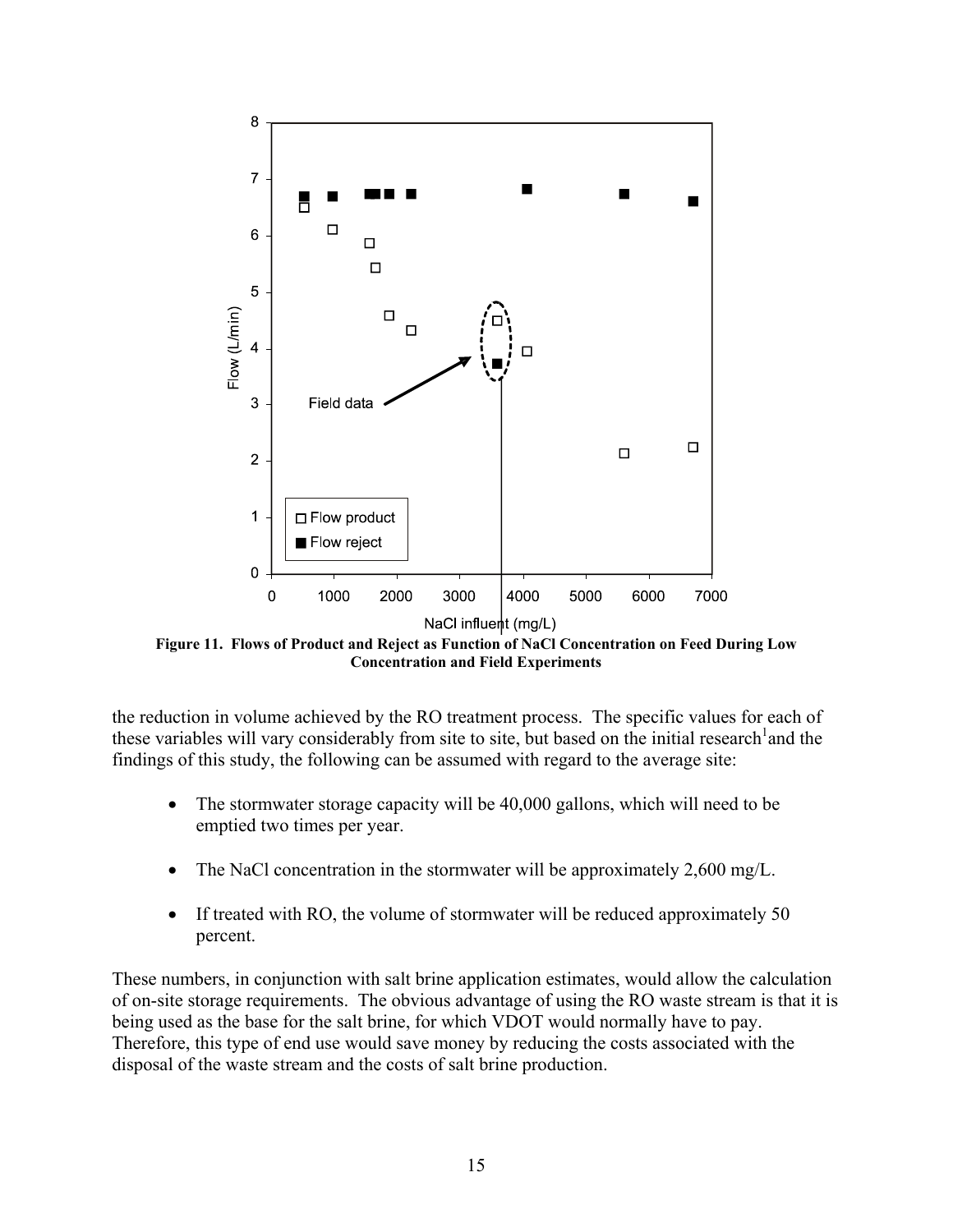### **Other Concerns**

Even though most of the results of this research appear promising, several problems need to be solved before RO can be used extensively to treat saltwater captured by state departments of transportation.

## **Pre-filtering**

A feasible mechanism for pre-filtering must be identified. This may be accomplished through the use of some type of pretreatment, as discussed earlier, or a more advanced prefiltering system (i.e., one that would allow for the backwashing of the filter) than was used in this study. Because the stormwater runoff ponds seem to be ideal environments for algae growth, it is likely that the relatively high turbidity found in the field test will be found in most of the ponds requiring treatment. Therefore, the turbidity must be reduced before RO filtering can be used.

### **System Throughput**

Throughput volumes must be increased. Because of the large volumes of water captured and the relatively small storage capacity for most ponds, many ponds will require several pump and treat cycles each year. Based on a maximum throughput of 760 gpd as measured in the field for VDOT's average NaCl concentrations, and assuming a conservative statewide treatment volume of 30 MG (this assumes diversion of stormwater will take place from April through October), a total of 300 RO units would need to be purchased and operate at least 26 weeks of the year. This calculation does not take into account downtime due to maintenance or repair and also assumes the previously described problems related to pre-filtration could be overcome. In order to make this more feasible from a system throughput perspective, RO systems capable of treating tens of thousands of gallons per day would be necessary (versus the unit tested, which was rated at 2000 gpd). Though costly, these higher volume systems do exist. Assuming the chloride removal and percent recovery values found in this research are scalable, these larger systems should be feasible treatment options.

#### **Costs**

Although obtaining accurate cost information for the purchase and operation of an RO system was not the primary goal of this research, based on limited purchase price information<sup>1,2</sup> and published average operating cost information,<sup>10</sup> total costs associated with RO treatment were postulated to range between \$0.05 and \$0.08 per gallon. Actual treatment prices would be subject to a number of variables including the number and size of units purchased, the expected usable life of the units, and the volumes and concentrations of the water to be treated. These variables would be dependent on the volumes of water collected and storage capacities of specific sites. In addition, if the reject stream can be stored and used for either pre-wetting or direct brine application, the treatment costs could be further offset by reducing the volumes of common pre-wetting chemicals such as calcium chloride and magnesium chloride.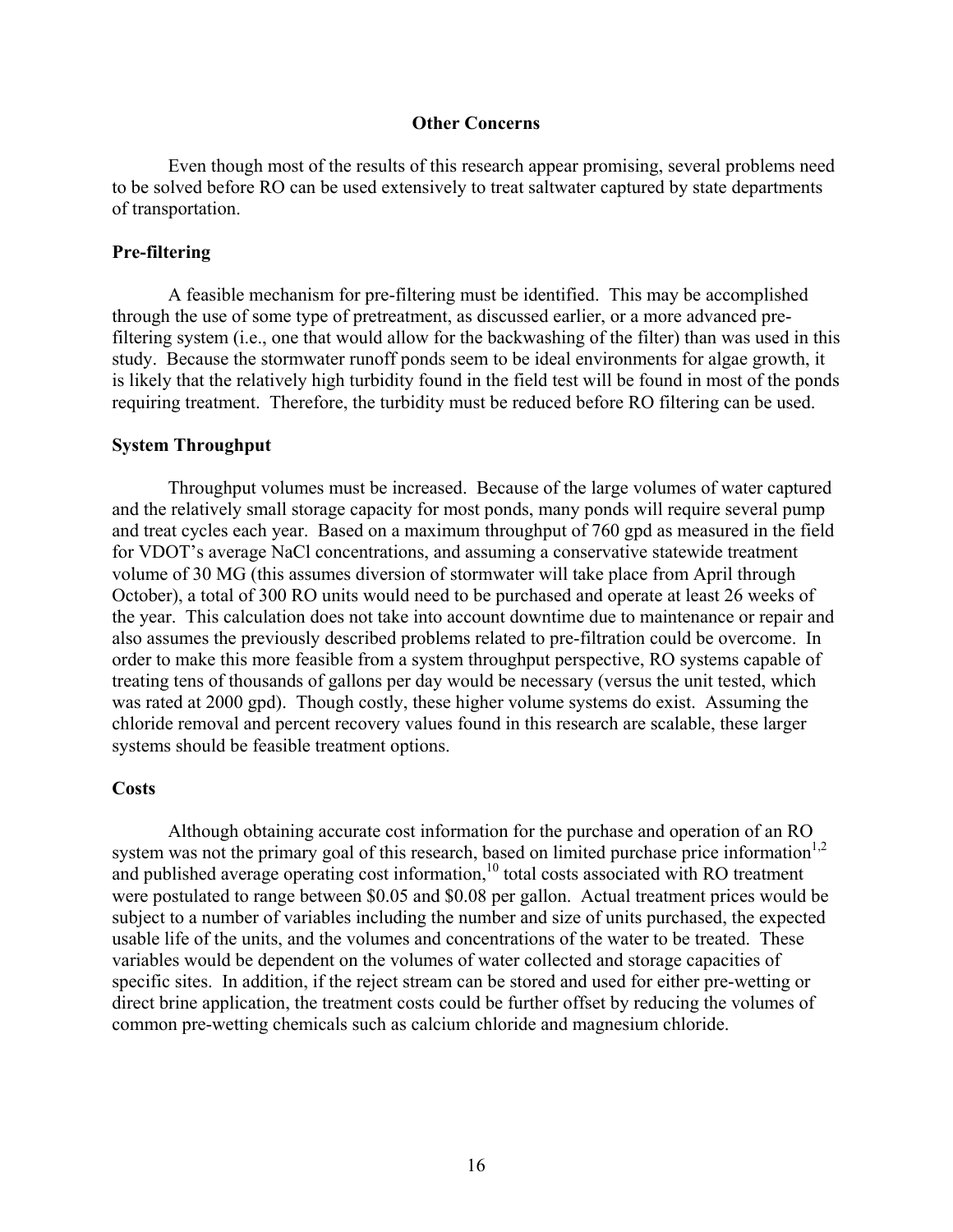# **CONCLUSIONS**

- *Given the range of NaCl values found in VDOT's stormwater ponds at its salt storage sites, Cl values in the product stream resulting from RO treatment would be expected to average under 20 mg/L. However, because of the wide variability in NaCl concentrations at ponds throughout the state, a number of these sites could have Cl values above 25 mg/L.*
- *Treatment of stormwater containing salt in the range of 2,000 to 3,000 mg/L NaCl with a low pressure RO system will result in a total volume reduction of approximately 50 percent* (i.e., approximately 50 percent of the volume will be "clean" and the remaining volume will exit the system as reject).
- *Removing turbidity by way of pre-filtering will likely be difficult with RO.* Turbidity levels were quite high in most of the stormwater ponds examined. This coupled with the inability to backwash the spiral-wound MF filter commonly used for low pressure RO systems causes significant system downtime and decreased system throughput volumes.
- *In addition to the problems related to the pre-filtering step, the feasibility of RO use by VDOT will likely hinge on the Cl levels allowed by the Virginia environmental regulatory agencies for surface water discharge.* If this level is set near the 250 mg/L secondary drinking water standard, low pressure RO is still potentially a feasible means of saltwater treatment for VDOT (with respect to the Cl removal efficiency).
- *Use of the RO reject (i.e., concentrated waste) could potentially be used in the creation of brine used for pre-wetting dry NaCl and/or direct brine application.* This would reduce the volume of waste to be disposed of and further offset the costs associated with RO treatment. It may be even more efficient to simply use the saltwater collected (prior to RO treatment) to use for brine creation.
- *The Virginia Transportation Research Council is in the initial stages of gathering additional information to assess the potential to use the saltwater VDOT collects as the base stock for the creation of 23 percent salt brine solution that can be used to pre-wet and/or directly apply brine*. It appears that using the reduced volume of water collected by VDOT would not only save money with respect to disposal costs but would also potentially be of benefit in the creation of brine.

# **RECOMMENDATIONS**

1. *VDOT's Asset Management Division should not purchase RO units for treatment of saltwater collected at salt storage facilities*. This is based on the small total volume reduction that would be achieved, the small throughput volumes that could be expected, and the likelihood of encountering pre-filtering problems.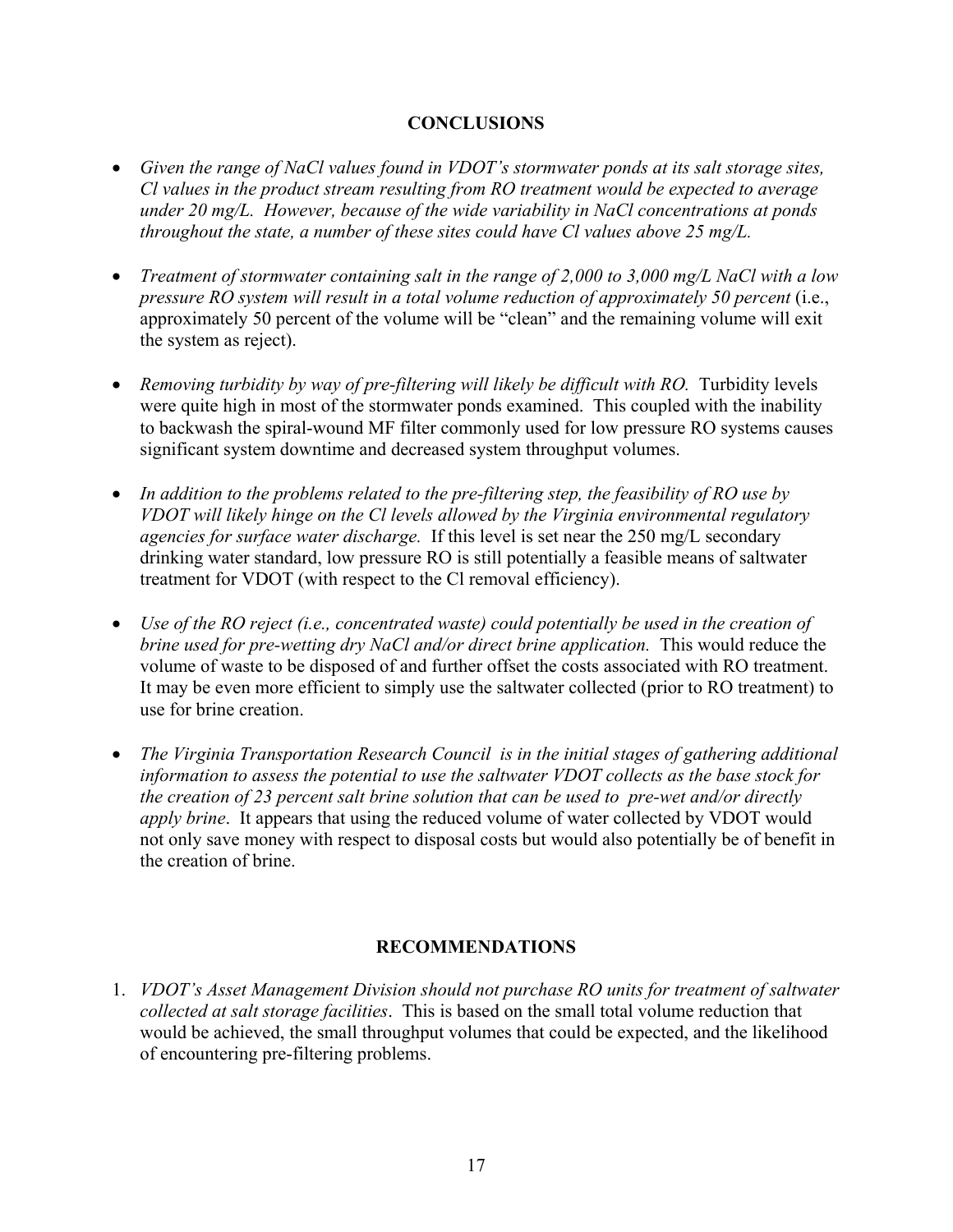2. *VDOT's Asset Management Division should continue to implement the previously stipulated recommendations of reducing the size of the loading pads and installing diversion valves*. The full implementation of these two practices would result in significantly greater saltwater volume reduction than would treatment by way of RO.

## **COSTS AND BENEFITS ASSESSMENT**

 The cost estimate for treating VDOT's saltwater with RO based on information in Phase I of the research study was approximately \$0.05 per gallon.<sup>1</sup> This estimate assumed an RO reject rate of 25 percent, which would require normal disposal at a cost of \$0.13 per gallon. Given the reject percentages measured in the field component of this study, this reject value would need to be increased to at least 50 percent. Following the earlier assumption that this volume would require disposal, the revised cost of treatment by way of RO would be approximately \$0.08 per gallon. This revised value for RO treatment costs does not reflect the increased costs that would likely be incurred due to the more frequent MF cleaning found to be necessary in the field. It is assumed that this would contribute significantly to the overall costs of RO, raising the per gallon treatment costs well above \$0.08.

# **ACKNOWLEDGMENTS**

The authors gratefully acknowledge the help of E. Wallingford and S. Long in VDOT's Environmental Division and D. Roosevelt at VTRC for their guidance in conducting this research. The authors also thank the staff at VDOT's Zion Crossroads Area Headquarters for their permission and support in conducting the field component of the study. Finally, the authors express their appreciation for the work of VTRC's L. Evans in developing the final document.

#### **REFERENCES**

- 1. Fitch, G.M., J.A. Smith, and S.L. Bartelt-Hunt. *Characterization and Environmental Management of Stormwater Runoff from Road-Salt Storage Facilities.* VTRC 05-R15. Virginia Transportation Research Council, Charlottesville, 2004.
- 2. Fitch, G.M., S.L. Bartelt-Hunt, and J.A. Smith. Characterization and Environmental Management of Stormwater Runoff from Road Salt Storage Facilities. In *Transportation Research Record, Journal of the Transportation Research Board, No. 1911.* Transportation Research Board, Washington, D.C., January 2006.
- 3. Southeast Regional Climate Center. *Historical Climate Summaries and Normals for the Southeast*. Columbia, S.C., 2004.